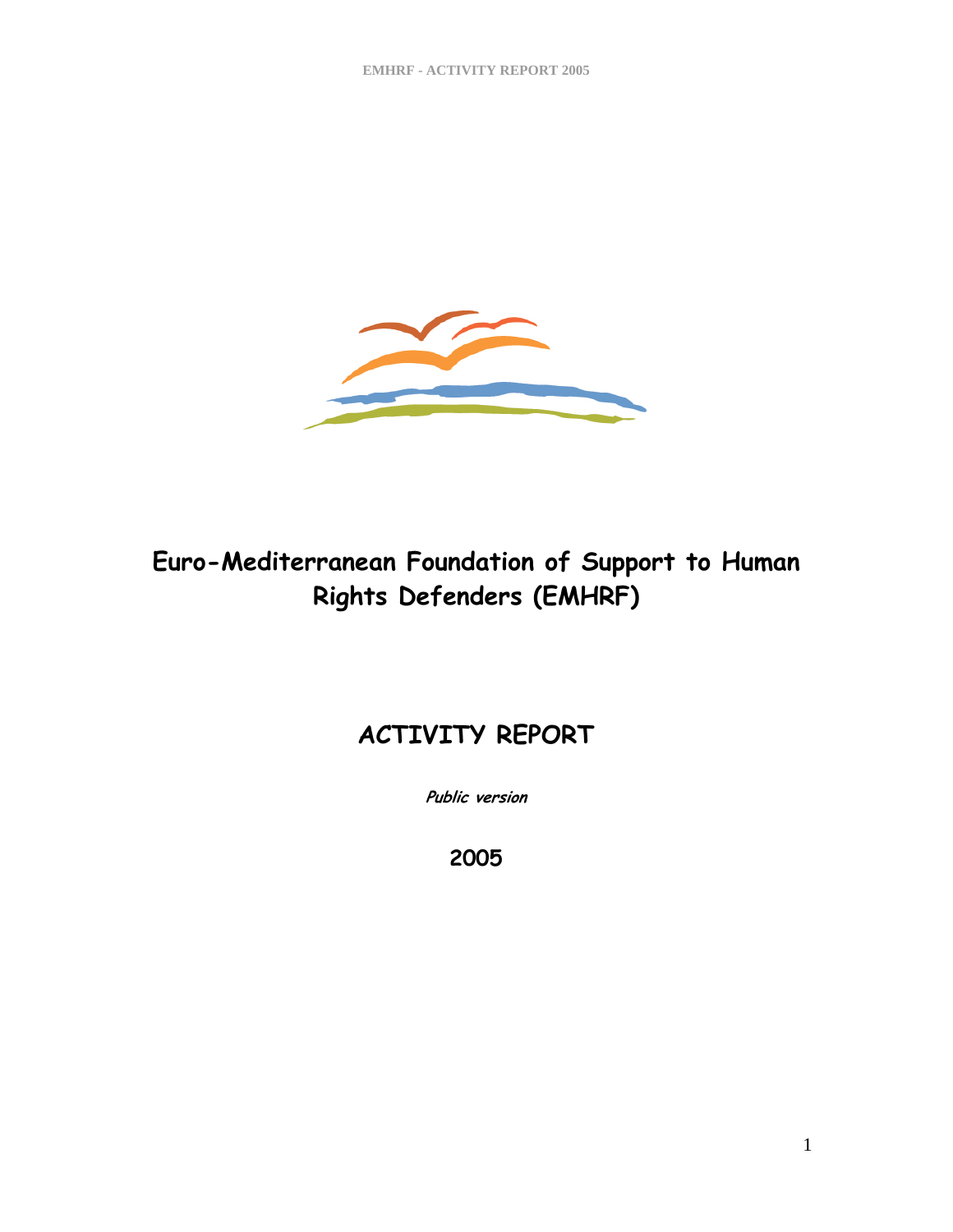| LIST OF CONTENT                                                                                                                      |  |  |  |
|--------------------------------------------------------------------------------------------------------------------------------------|--|--|--|
| 1. EXECUTIVE SUMMARY p. 3                                                                                                            |  |  |  |
| 1.1 Introduction p. 3                                                                                                                |  |  |  |
| 1.2 EMHRF: Lessons from the first year of activity p. 4                                                                              |  |  |  |
| 2. IMPLEMENTATION OF THE FOUNDATION ACTIVITIES p. 5                                                                                  |  |  |  |
| 2.1 Meetings of the Board p. 5<br>i. Board meeting, London, 6-7 February 2005 p. 5<br>ii. Board meeting, Cairo, 13-14 June 2005 p. 6 |  |  |  |
| 2.2 Support to human rights defenders and organisations in the Euro-<br>Mediterranean region p. 7                                    |  |  |  |
| 2.3 Monitoring and following-up on organisations and individuals supported p. 11                                                     |  |  |  |
| 2.4 Other meetings p. 11                                                                                                             |  |  |  |
| 3. INFORMATION AND COMMUNICATION p. 11                                                                                               |  |  |  |
| 4. FUNDRAISING p. 13                                                                                                                 |  |  |  |
| 5. EVALUATION p. 13                                                                                                                  |  |  |  |
| 6. ORGANISATIONAL MATTERS p. 14                                                                                                      |  |  |  |
|                                                                                                                                      |  |  |  |
|                                                                                                                                      |  |  |  |
| <b>APPENDIXES</b>                                                                                                                    |  |  |  |
| 1. HISTORICAL BACKGROUND OF THE ESTABLISHMENT OF THE EMHRF p. 15                                                                     |  |  |  |
| 2. TIMETABLE OF EMHRF ACTIVITIES IN 2005 p. 18                                                                                       |  |  |  |
| 3. CRITERIA FOR EVALUATING GRANT APPLICATIONS p. 20                                                                                  |  |  |  |
| 4. GUIDELINES FOR THE APPLICATIONS p. 23                                                                                             |  |  |  |
|                                                                                                                                      |  |  |  |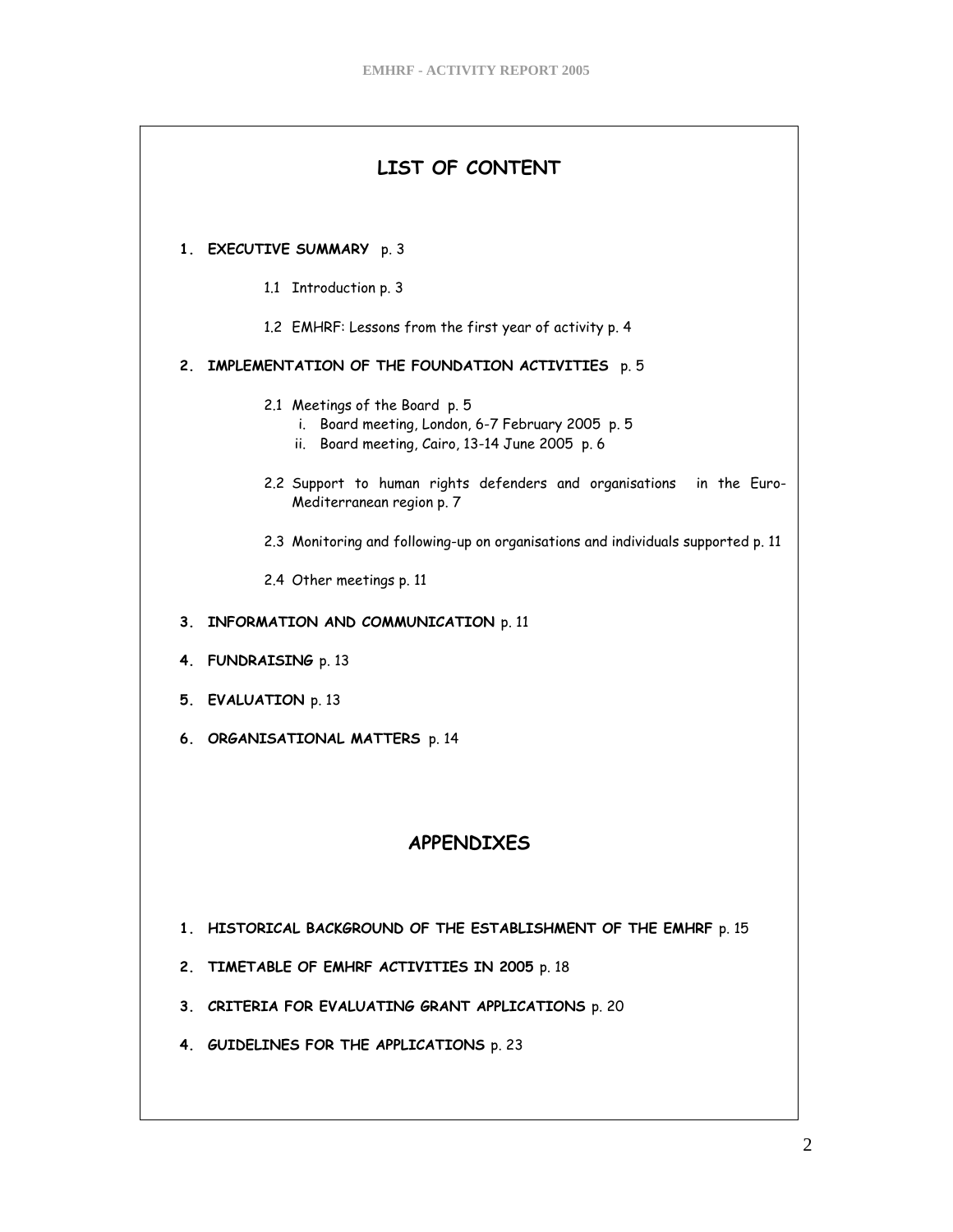## **1. EXECUTIVE SUMMARY**

## **1.1 Introduction**

Human rights conditions around the Mediterranean basin have for many years given rise to grave concern. Human rights organisations have amply documented how in parts of the region governments erode freedoms $^{\rm 1}.$  $^{\rm 1}.$  $^{\rm 1}.$ 

Among the Southern Partners, although progress in democratisation was made in the 1980s, authoritarian or despotic monarchic or military regimes dominate political life $^2$  $^2$  and, more generally, government approaches to human rights are governed by internal and external security considerations. Regimes have seized the legitimate need to fight terrorism as an opportunity 'to emphasise order and security while the democratic space is reduced and human rights are restricted' (as pointed out by Ms. Mary Robinson, former UN High Commissioner for Human Rights, Le Monde, June 15, 2002). Civil society is weak, and human rights defenders often work under difficult and dangerous conditions. The latter nonetheless pursued their work despite being subjected to a growing number of restrictions of all kinds.

In some southern and eastern Mediterranean countries, individuals and organisations that campaign in favour of human rights are at risk of harassment and intimidation. In several countries, the government uses the justice system to harass and threaten human rights defenders and restrict their activities. Many defenders have been forced to appear before tribunals that fail to meet international standards of competence, independence and impartiality<sup>[3](#page-2-2)</sup>. Some have been detained arbitrarily. Some countries refuse to register human rights organisations and subsequently use non-registration as a pretext for prosecuting members of these organisations for "illegal activities". Others freeze all funding provided by national, regional or international donors in order to starve the activities of human rights defenders. The freedom of expression of many human rights defenders has been restricted. Often seen as dissidents, in some countries they are the target of constant police surveillance, prevented from travelling abroad, and subject to dismissal from their work, eavesdropping and disrupting of telephone communications, physical violence, harassment directed at their relatives, threats and acts of vandalism, and libellous campaigns in the media $4$ .

These and various other actions directed against human rights organisations and defenders in the Euro-Mediterranean region constitute violations of obligations spelled out in

 $\overline{a}$ 

<span id="page-2-0"></span><sup>1</sup> Cf. *White book by 8 human rights organisations assessing five years of EMP with regards to respect for human rights*, 15 November, 2000, <u>[www.euromedrights.net](http://www.euromedrights.net/)</u> .<br><sup>2</sup> Cf. Ghassan Sal[amé, 1994,](http://www.euromedrights.net/) *Démocraties sans démocrates*, Paris: Fayard.<br><sup>3</sup> Amnesty International*, Report 2005*, Index AI: POL 10/00[1/05,](http://hrw.org/wr2k6/wr2006.pdf) <u>http://web.amnesty.org/report2005/2m</u>

<span id="page-2-1"></span>

<span id="page-2-3"></span><span id="page-2-2"></span>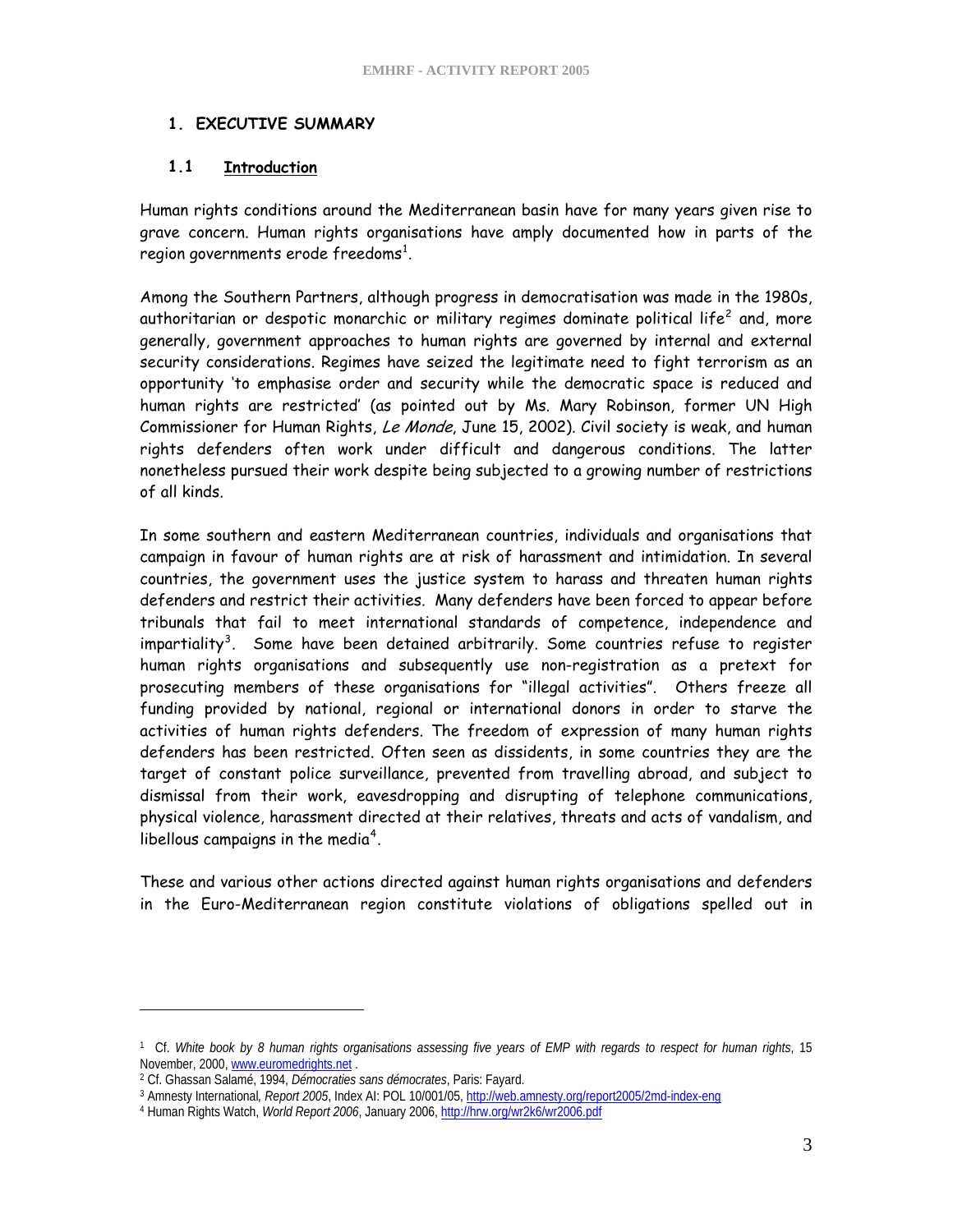international instruments to which the countries of the region are party, and represent distortions of their intent<sup>[5](#page-3-0)</sup>.

Against this background, the provision not only of moral support but also of financial assistance to individuals, organisations and groups working for the promotion of human rights in the Euro-Mediterranean region is absolutely essential. $^6$  $^6$ 

Given "the important role of international cooperation for, and the valuable work of individuals, groups and associations in contributing to, the effective elimination of all violations of human rights and fundamental freedoms of peoples and individuals"[7](#page-3-2) , the Euro-Mediterranean Foundation of Support for Human Rights Defenders (EMHRF) was established to provide flexible and strategic financial assistance to human rights defenders in order effectively to meet their needs and thus enable them to pursue their activities in the Euro-Mediterranean region.

## **1.2 EMHRF: Lessons from the first year of activity**

2005 is the year in which the Euro-Mediterranean Foundation of Support to Human Rights Defenders began its activities and gave itself the means to respond to the needs of defenders in the region while establishing its internal structures and working methods.

The first year of activity revealed the existence of major issues facing human rights organisations and defenders in the Euro-Mediterranean region. These issues are closely linked both to the nature of their activities and to broad political trends at the national and international level. The funding requests received by the Foundation reflect the influence of these trends and merit a debate with the Council of Representatives, in particular.

1- Government pressure on human rights organisations and defenders in some countries during 2005 jeopardised their ability to carry out their activities. These pressures have included the political use of the judicial system and the freezing of accounts of human rights organisations. As a consequence, these organisations were forced to seek political and financial assistance in order to be able to carry on their work nationally and internationally.

2- Many human rights defenders face serious health problems because they have been deprived of their freedom or have been subjected to harassment, restrictions to their rights or ill treatment. They require medical exams, surgery and medicines. If these costs are not met, the development and continuity of the work of human rights defenders in the region could be impaired. Most national, regional and international organisations are not mandated to cover such costs, which human rights defenders often cannot afford.

 $\overline{a}$ 

<span id="page-3-0"></span><sup>5</sup> Universal Declaration of Human Rights; Declaration on Human Rights Defenders, Resolution 53/144 of the UN General Assembly, 9 December 1998, in particular articles 1, 5, 6, 9, 12 and 13 in relation to the facts described here; International Covenant on Civil and Political Rights, 16 December 1966, in particular articles 9, 14, 19, 21 and 22 in relation to the facts described here.

<span id="page-3-1"></span><sup>&</sup>lt;sup>6</sup> Please refer to the historical background of the establishment of the EMHRF, Annex 1.

<span id="page-3-2"></span><sup>&</sup>lt;sup>7</sup> Preamble of the UN Declaration on Human Rights Defenders.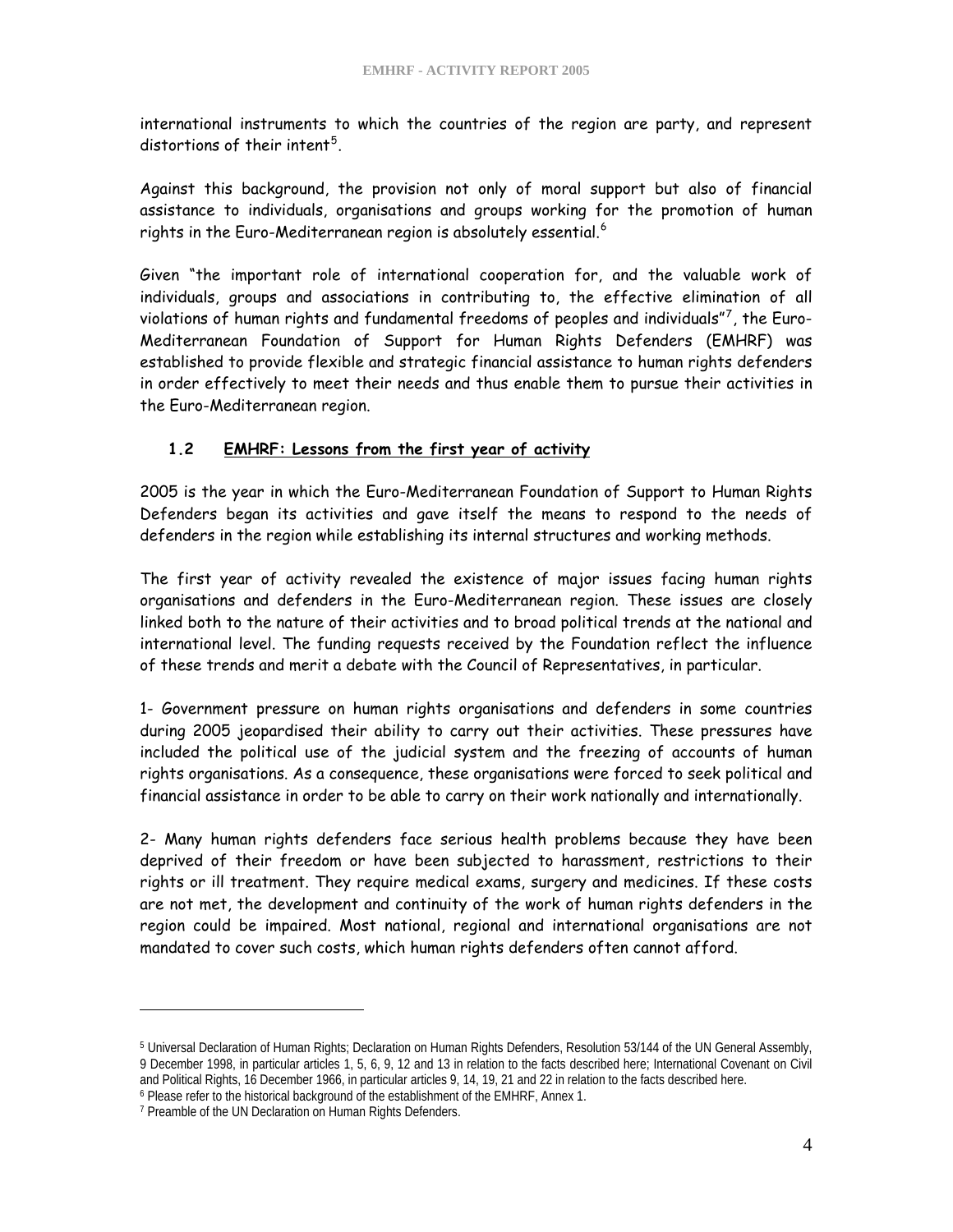3- Shortcomings in administrative capacities were a recurrent theme in 2005. These shortcomings were noticeable not only when new activities were being implemented but also in the operations of small existing organisations in the region. While the social needs are still present, human and physical resources remain highly inadequate. Most members of human rights organisations are unpaid volunteers who lack the skills or support needed to submit project proposals that will meet the criteria set by the major funding agencies. The lack of administrative skills was also evident in the evaluation and accountability activities of some organisations. This suggests there is a real need for assistance to support minor expenditures in the areas of operations and staffing.

4- The Foundation also noted a lack of strategy- and priority-setting in the activities of certain human rights organisations that are recognized at the international level for the quality of their action and their networking capacities. These organisations found themselves trapped when unforeseen cash flow problems rendered them unable to continue their activities without receiving non-recurring financial support. For the most part, these problems were caused by the political environment and by restrictions on the scope of their activities.

5- Throughout 2005, the Foundation felt a pressing need to strengthen contacts and coordination with regional and international organisations involved in the protection of human rights defenders in order to provide defenders with effective political and financial support.

## **2. IMPLEMENTATION OF THE FOUNDATION ACTIVITIES**

The Euro-Mediterranean Foundation of Support to Human Rights Defenders (EMHRF) started effectively its activities in the beginning of the year 2005<sup>[8](#page-4-0)</sup>. In this regard, the implementation of the Foundation activities has been engaged by the Board in order to develop effectively a strategy to support human rights defenders and organisations in the Mediterranean region.

The Board also allocated grants in order to build capacities of activities or to help the establishment of organisations which work with issues that may be perceived too sensitive to receive support from donors or fall outside mainstream donor's categories.

## **2.1 Meetings of the Board**

 $\overline{a}$ 

According to the Statutes of the Foundation, the Board is in charge of the implementation of the objectives and Statutes of the Foundation. In this regard, the Board convened for the first time on 6-7 February 2005 in London.

## **i. Board Meeting, London, 6-7 February 2005**

<span id="page-4-0"></span><sup>8</sup> Please refer to the Timetable of the EMHRF activities in 2005, Appendix 2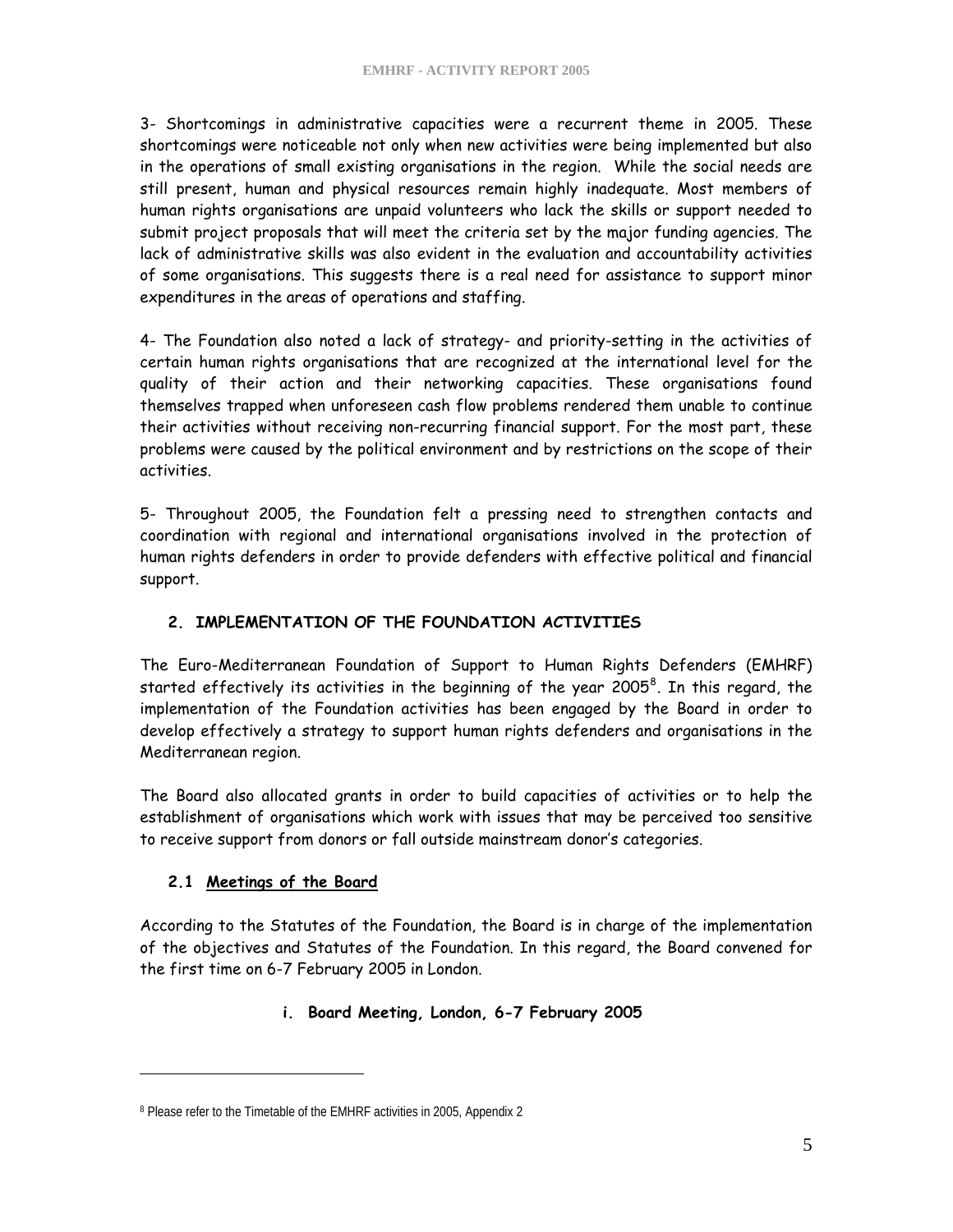During the meeting, the members present defined the essential characteristics of the operational and effective set up of the Foundation.

The members discussed the creation of the EMHRF, its statutes, the criteria for funding, the constitution of the Board and the nomination of a Chairman, the schedule and division of tasks for 2005 between the staff and the Board members, the partnership agreement with the EMHRN as well as the budget and the launching of a vacancy for an executive director. Furthermore, the Board examined the grant applications submitted to the Foundation.

Driss El Yazami was elected President of the Foundation. The Foundation launched a vacancy for the position as Executive Director to start his/her assignment as soon as possible.

The Foundation also defined a budget allowing it to initiate its support activities from the following month onward. The selection criteria for application were discussed and the board defined activities, countries, organizations and individuals eligible for financial support.

From this moment on, the Foundation has been able to receive applications. After the meeting, the criteria for selecting grant applications as well as the guidelines for applications were published in the three working languages (English, French and Arabic) of the Foundation on the EMHRN Website [\(www.euromedrights.net](http://www.euromedrights.net/)) in order for candidates to submit their applications to the EMHRF Secretariat<sup>[9](#page-5-0)</sup>.

After having launched the vacancy for the post as Executive Director of the Foundation, the Secretariat received about 40 applications. In accordance with criteria agreed at the meeting, two interviews were organized in Paris, May 28<sup>th</sup> 2005 in the presence of Driss El Yazami, President of the Foundation, Kamel Jendoubi, Member of the Board and Marc Schade-Poulsen, Executive Director of the EMHRN<sup>[10](#page-5-1)</sup>.

## **ii. Board meeting, Cairo, 13-14 June 2005**

Following the decisions taken during the first Board meeting, the Board of the Foundation convened for its second meeting on 13-14 June 2005 in Cairo.

During this meeting, the participants discussed the developments since the creation of the Foundation, the position as executive director of the Foundation, the internal rules of procedures regarding the consultations on applications, the budget as well as a future strategy regarding the fundraising activities for the coming years. Furthermore, the Board examined the grant applications submitted to the Foundation Secretariat.

 $\overline{a}$ 

<span id="page-5-1"></span><span id="page-5-0"></span><sup>&</sup>lt;sup>9</sup> Please refer to the Criteria for evaluating grant applications, Appendix 3 as well as the Guidelines for the applications, Appendix 4.<br><sup>10</sup> These criteria, among other general criteria, were defined as follows: Advance knowledge of and experience within several fields (Project management and fund raising. Knowledge of the history, the current work and functioning of human rights NGOs and activists in the Mediterranean and the Middle East, Human rights standards and international humanitarian law, Office and financial management, Excellent knowledge of at least Arabic and English. Knowledge of other languages is an asset).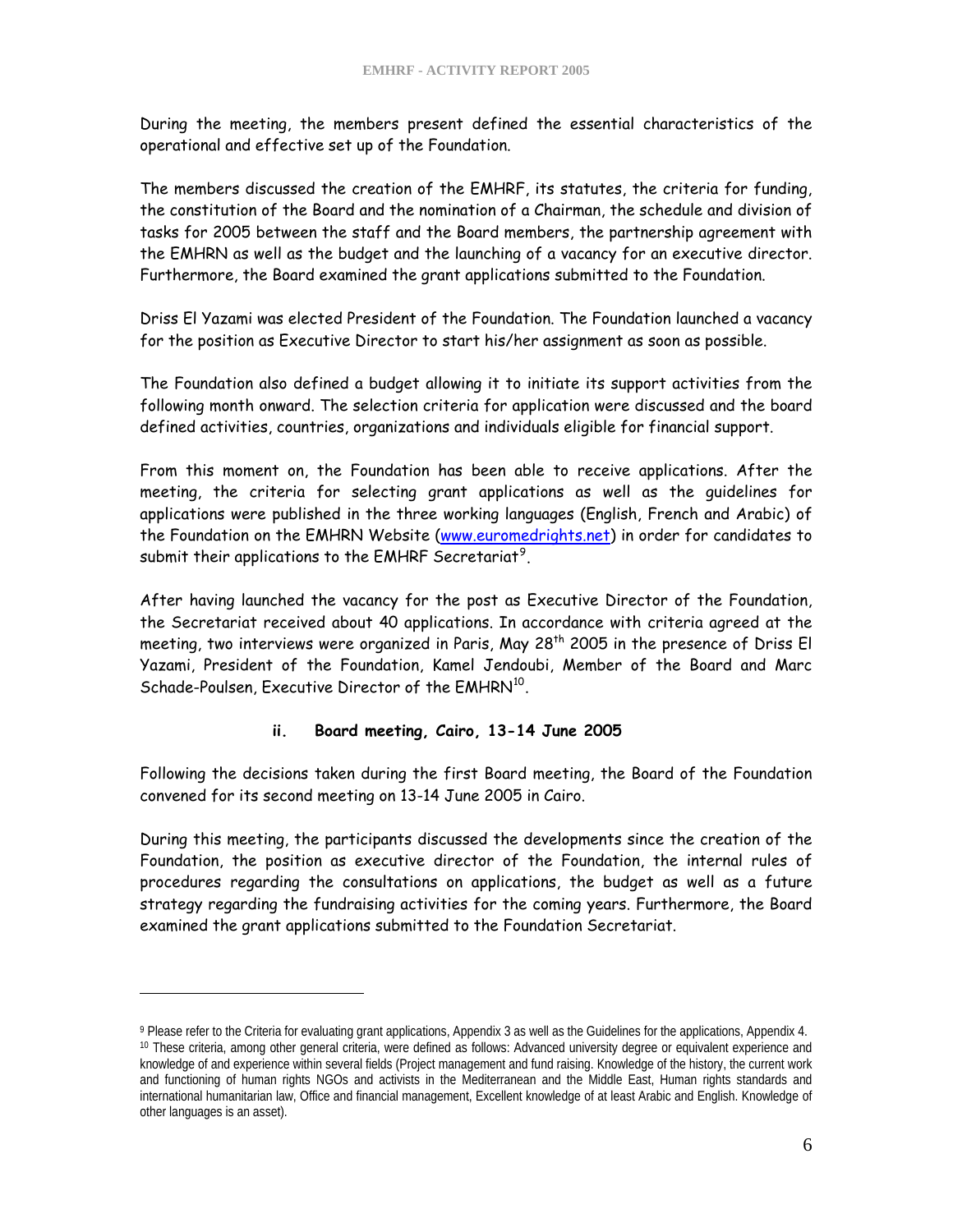As a result of the interviews concerning the position as Executive Director, the best suited candidate was unfortunately not able to move to Denmark, and the Board decided not to go further with this application due to legal impediments (The article 16 of the Statutes indeed states that " The Executive Director shall at all times be resident in Denmark"). The Board therefore decided that none of the candidates meet the requirements to fulfil this position. A new selection would be started in order to employ the Executive Director as soon as possible.

The Board also discussed about internal rules of procedures regarding the consultations aiming at developing effectively the Foundation support activities. The rules define the methods used within the framework of the Foundation consultations in order to mobilise the professional or voluntary assistance and initiate an intervention either by itself or in collaboration with local, regional and international partners active in the region. The document presented at the Board meeting define the rules about the reception of the applications, the review of the application document, the evaluation of the urgency of needs, the consultations of the Board and the division of tasks, the implementation of decisions to support the applicant and the transfer of grants as well as the evaluation and the follow up on applicants. This draft document has been used as a working document and will be finalised according to lessons learned from experiences.

The Board members also elected Christine M. Merkel as Vice-President of the Foundation and Eskil Trolle as Treasurer of the Foundation.

# **2.2 Support to human rights defenders and organisations in the Euro-Mediterranean region**

Since February 2005, the Foundation Secretariat received an increasing number of applications and started its activities of supporting Human Rights Defenders and Organisations in the Euro-Mediterranean region.

The Board of the Foundation defined two procedures, an urgent and a non-urgent procedure, in order to effectively support projects or individuals in the region according to their needs.

On receipt of grant applications by the EMHRF Secretariat, the decision on the urgency of the application is taken by the Secretariat after assessing the application and the situation of the human rights defender or organisation in the targeted country. The application should explain precisely the urgency of needs if any and the reasons to engage the Board in an urgent decision-making process.

In case of an urgent request, the Board of the Foundation is consulted either by email, by phone or by teleconference in order to take a decision rapidly. Board members will convey their decision and comments to the Secretariat normally within 10 days of receipt of the application. In critical individual cases, the Secretariat may request that a decision be taken in a shorter time. In exceptional individual cases, particularly those relating to time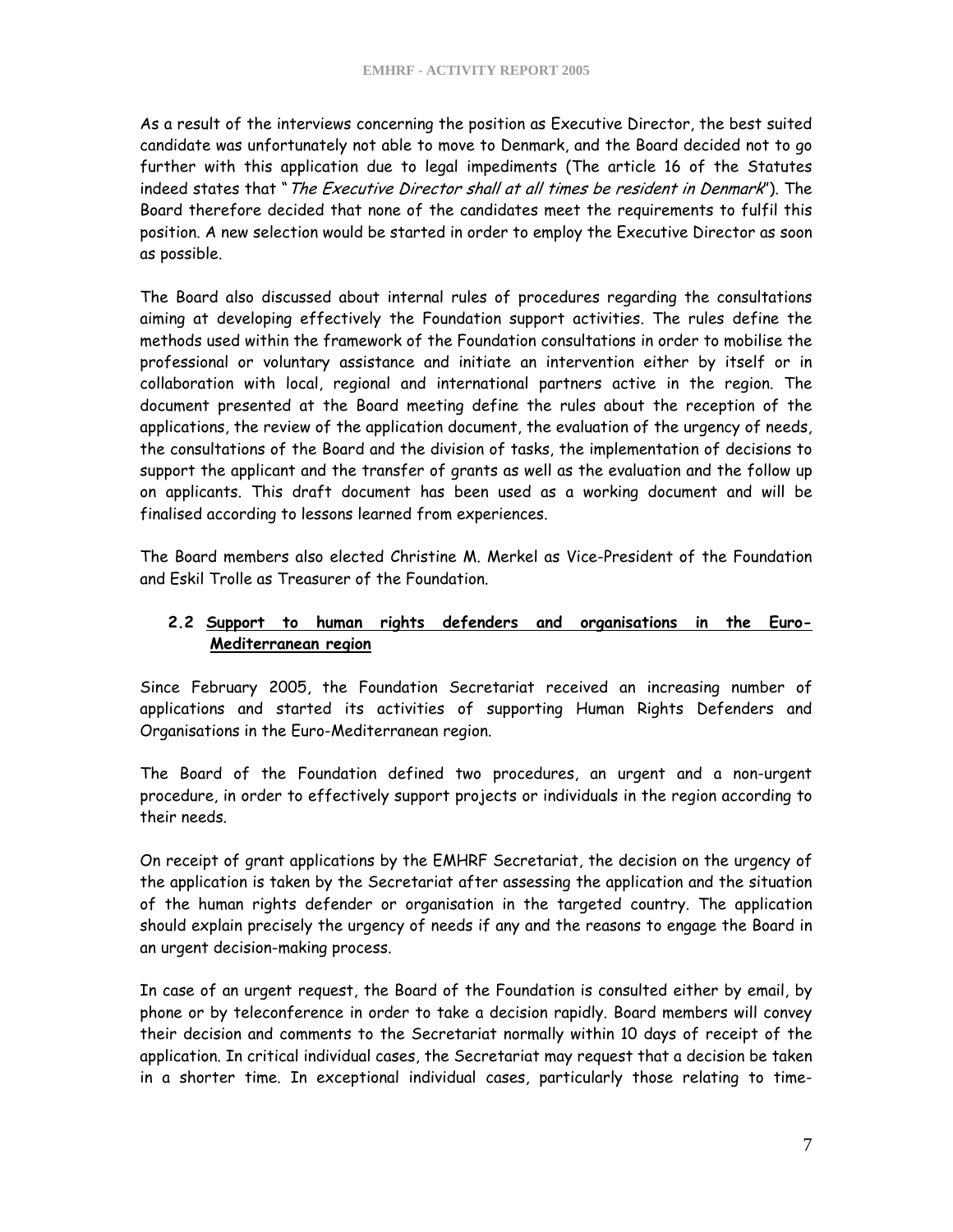sensitive threats to health and security, the decision may be taken by the President and Treasurer.

Referring to all international instruments to be applied for protecting human rights defenders, the Foundation has provided urgent support in the following cases:

*A human rights defender and long-time activist whose activities and family have been the target of constant harassment by the authorities in the form of groundless prosecutions, jail sentences and harsh detention conditions. These measures are in stark contradiction to human rights international standards and especially to article 12§2 of the UN Declaration on Human Rights Defenders.* 

*These actions have had a severe impact on the human right defender's health and on the continuation of his activities; surgery was required immediately. In view of his health problems, deteriorated by consecutive violations of his rights, emergency financial assistance was granted on an exceptional basis by the Board (March 2005).* 

*A human rights organisation often the target of repressive actions, which wanted to convene a meeting of all of its members in order to update its programme of activities, because of a substantial increase in its membership and in its activities, and of the unstable situation in the country.* 

*The organisation urgently needed basic support in order to consolidate its ongoing activities but was unable to receive any explicit support by foreign donors as it would have endangered the organisation and its members vis-à-vis the authorities.*

*Given the articles 5§b and 13 of the UN Declaration on Human Rights Defenders and the reasons outlined above, emergency financial assistance was provided by the Board and the grant was allocated through secure channels (April-May 2005).* 

*A human rights organisation continuously threatened by the government, which blocked funds both from outside donors and from internal sources. The organisation was subjected to*  both physical and political repressive measures, which are contradictory to international *human rights instruments especially to the International Covenant on Civil and Political Rights (art. 21 and 22) and to the UN Declaration on Human Rights Defenders (art. 5§a and 6§c).* 

*The organisation needed emergency basic support in order to convene a meeting of its member human rights organisations and defenders at the international, regional, national and*  local level. The purpose of the meeting was to assess the human rights situation in the *country, elect an executive committee, approve activity and financial reports, and update the organisation's operating rules and structures.* 

*For the reasons mentioned above, emergency financial assistance was provided by the Board of Directors, and the grant was allocated through secure channels (August-September 2005).*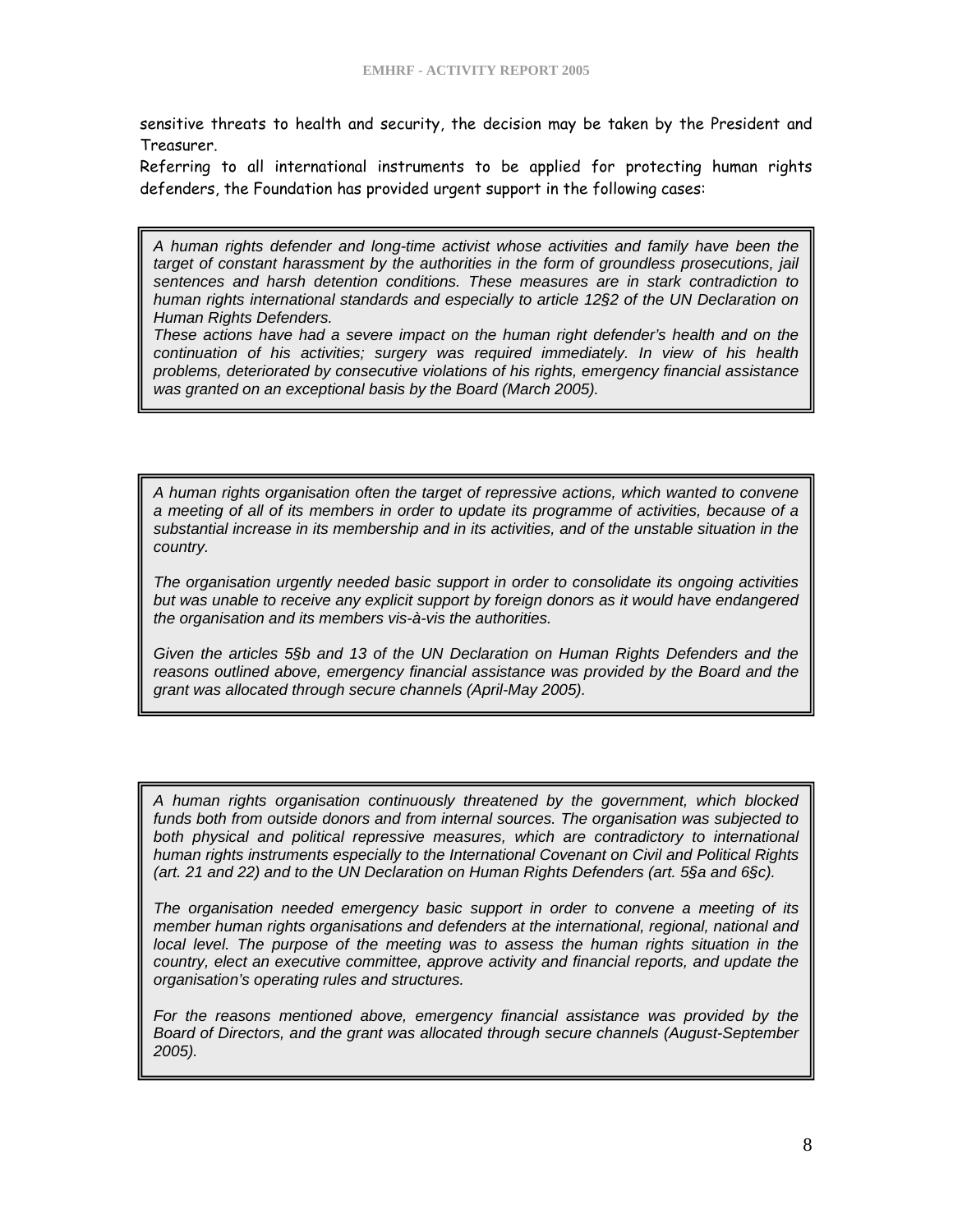*A human rights organisation that focuses its action on truth and justice, wanted to launch a major information and awareness campaign in order to inform national and international public opinion about the effect that a general amnesty (by way of a referendum) would have on the victims of human rights violations.* 

*The organisation was seriously hampered in its efforts to raise funds to finance the campaign due to lack of official recognition of its activities in the country concerned (in contradiction to article 5§b of the UN Declaration on Human Rights Defenders) and due to geographical location of the organisation.* 

*Before the referendum was held, emergency financial assistance was provided by the Board in order to support the organisation's current activities, which do not fall within donors' traditional funding criteria (September 2005).* 

In case of a non-urgent request, the application is discussed by the Board during the annual meetings.

In this regard, the EMHRF awarded grants to the following:

*An organisation devoted to promoting human rights and a dialogue that can lead to genuine peace and to a process of democratisation in a country in the region. One of the tools used by the organisation to inform public opinion is its website, which includes a database containing more than 7,500 records (newspaper and magazine articles, reference documents, NGO reports, victim accounts, etc.).* 

*Funding was provided by the Board in order to support an innovative project – the development of an English-language section on the website, devoted to human rights documentation, enabling the organisation working from abroad to strengthen its outreach capacities with respect to an English-speaking audience (June 2005).* 

*A pioneering organisation devoted to the promotion and strengthening of human rights in a country of the region and which for the past two decades has regularly been the target of harassment and pressure by the government. The various measures taken against the organisation are contradictory to articles 5 and 13 of the UN Declaration on Human Rights Defenders.* 

*After years of being placed under tight scrutiny, the organisation wanted to reorganise its action in the country by holding a meeting in order to adopt a transition agenda that was to*  lead to a redeployment of the organisation throughout the country, as well as to update its *statutes and modernising its structures with a view to improving its image for all generations.* 

*Funding was granted by the Board in order to support the restructuring of the organisation, taking account of the fact that this was an urgent priority for the human rights movement in the country (June 2005).*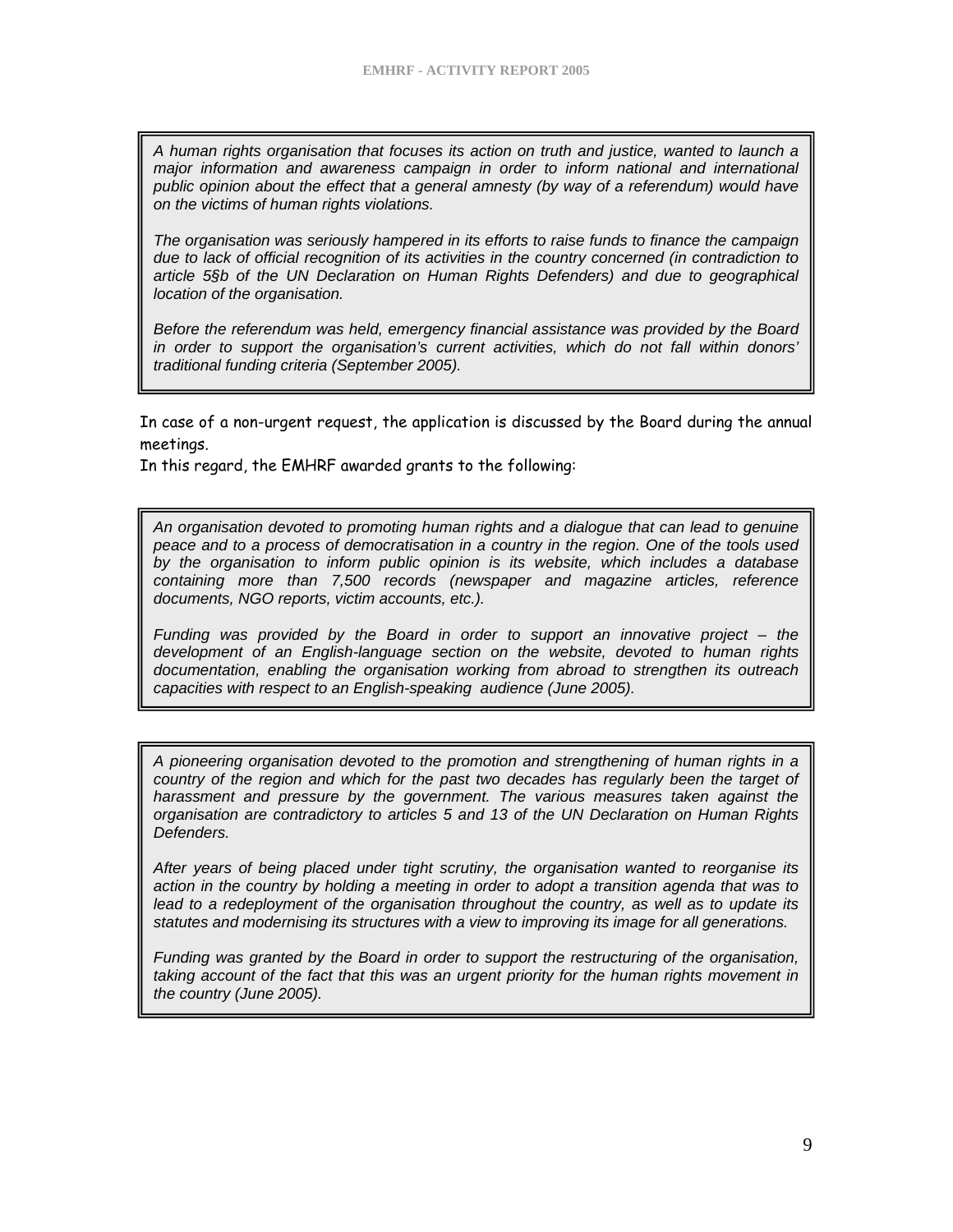*Following the meeting, the organisation launched a project associated with the proposed reorganisation. The project seeks to promote human rights within civil society in the context of human rights training and civic education. It involves the establishment of a human rights documentation centre and the organisation of seminars and workshops enabling legal scholars, lawyers and NGO members to share experiences and engage in networking for the promotion of human rights in the country.* 

*Financial assistance was provided by the Board to encourage and support ongoing activities and strengthen the organisation's capacities with regard to this innovative project, which has also received support from a major international funding agency (December 2005).*

*A human rights organisation which aims at providing free legal and administrative help and support to victims of human rights violations resulting from political decisions. The organisation wanted to continue to implement a project aimed at enabling targeted persons to visit relatives who are detainees in areas where family members are prohibited from entering, as well as a project seeking the return of the bodies of deceased persons.* 

*Funding was granted by the Board to support these two innovative projects, implemented in difficult conditions (December 2005).* 

*An organisation working to provide both short and long-term psychological and medical treatment and rehabilitation services for men, women and children who are the victims of physical or psychological violence in a country in the region. The organisation's activities consist of maintaining contact with the victims, advocating on their behalf, informing the media, providing access to legal assistance, representing the victims in relevant settings, providing reports by medico-legal experts on the psychological consequences of violence, etc.* 

*Because of the political environment, the unique nature of the work accomplished by the organisation and the withdrawal of the major international donors from the country, the Board was of the view that the activities planned by the organisation should not be stopped and accordingly decided to grant it financial support (December 2005).* 

*An organisation which aims at providing free legal assistance to victims of human rights violations, at publishing information on human rights principles and at promoting these legal principles within the population of a country in the region. In addition, the organisation is actively engaged in favour of legislative reform whenever legislation is contrary to national standards and to international treaties ratified by the country.* 

*Because of its past stand on certain government policies, the organisation has been the*  target of violent criticisms and pressures, and the government has intervened and frozen all *of the organisation's accounts without advance notice. Because this measure, which is contradictory to articles 8, 9, 12 and 13 of the UN Declaration on Human Rights Defenders, has not been lifted and the judicial system has remained silent on the matter, the association is no longer able to pay the rent or even the salaries of its staff in order to continue its activities.* 

*The Board granted financial support aimed at enabling the organisation to pursue its activities. Because of the organisation's current situation and difficulty in accessing funding, the financial assistance was provided through secure channels (December 2005).*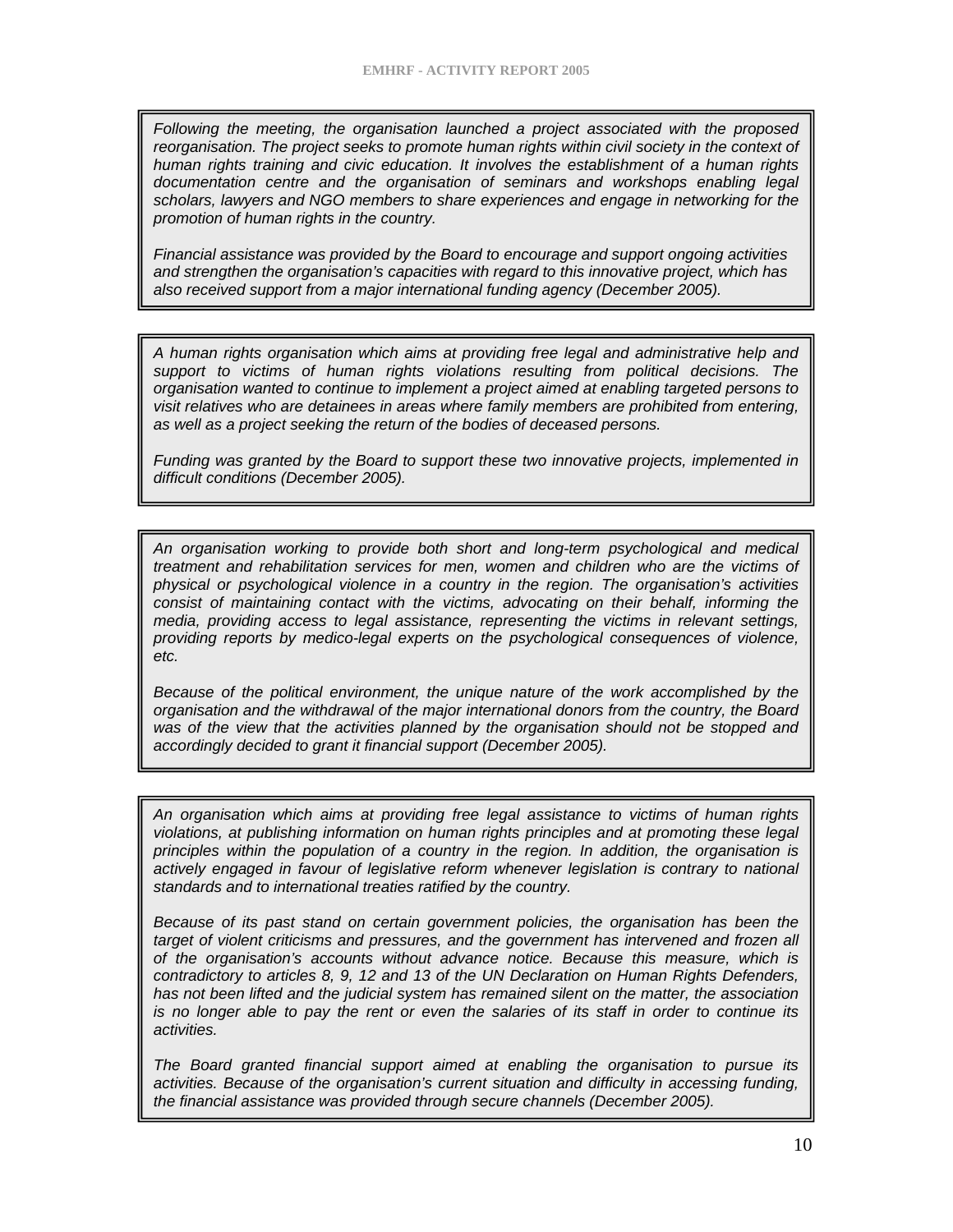## **2.3 Monitoring and following-up on organisations and individuals supported**

A key aim for the intervention of the EMHRF is to ensure sustainability and a long-term perspective for the activities of the grantees. In this regard, the EMHRF is in the process of establishing criteria for self-monitoring and evaluation of all its interventions.

# **2.4 Other meetings**

The Foundation organised meetings in order to explore possibilities of future cooperation with other organisations. This aim is closely related to creating and sustaining reliable national, regional and international partnerships. The Foundation therefore identifies possible synergies with key actors/partners, resource persons and possible donors for continued engagement whenever possible. In fact, the objectives of the EMHRF are to improve and strengthen the capacities of NGOs to raise funds from international and regional donors by themselves, to strengthen their administrative and organisational capacities as well as to promote partnership initiatives and enhance networking capacities.

In June 2005, a meeting was organized with representatives of the Anna Lindh Euro-Mediterranean Foundation for the Dialogue between Cultures and the Board of the Euro-Mediterranean Foundation of Support to Human Rights. The purpose of the meeting was to exchange news on current activities and to explore possibilities of future cooperation.

The Board of the Foundation also met with representatives of the Ford Foundation in Cairo as well as with representatives of the Arab Human Rights Foundation Initiative. The purpose of the meeting was also to exchange news on current activities and to explore possibilities of future cooperation.

The Foundation Secretariat staff also participates in the Third Dublin Platform for Human Rights Defenders organized by Front Line in October 2005. The Third Dublin Platform brought together more than one hundred human rights defenders at risk from over seventy countries. For the EMHRF, the purpose of this meeting was to better understand the programs and new initiatives developed by Front Line as well as by other international and regional donors as well as to meet with human rights defenders.

The Board and the Secretariat of the Foundation are also in contact with the regular, individual and associates members of the Euro-Mediterranean Human Rights Network. The Foundation therefore benefits from a unique and highly qualified source of knowledge and contacts to the human rights environment in the Euro-Mediterranean region. In this regard, the Foundation obtains reliable and in-depth information needed for its operation, thus enhancing the quality, targeting and long term perspective of support to human rights organisations and defenders in the region.

## **3. INFORMATION AND COMMUNICATION**

Information and communication are main activities for the EMHRF in order to be able to strategically support human rights defenders and organisations in the Mediterranean region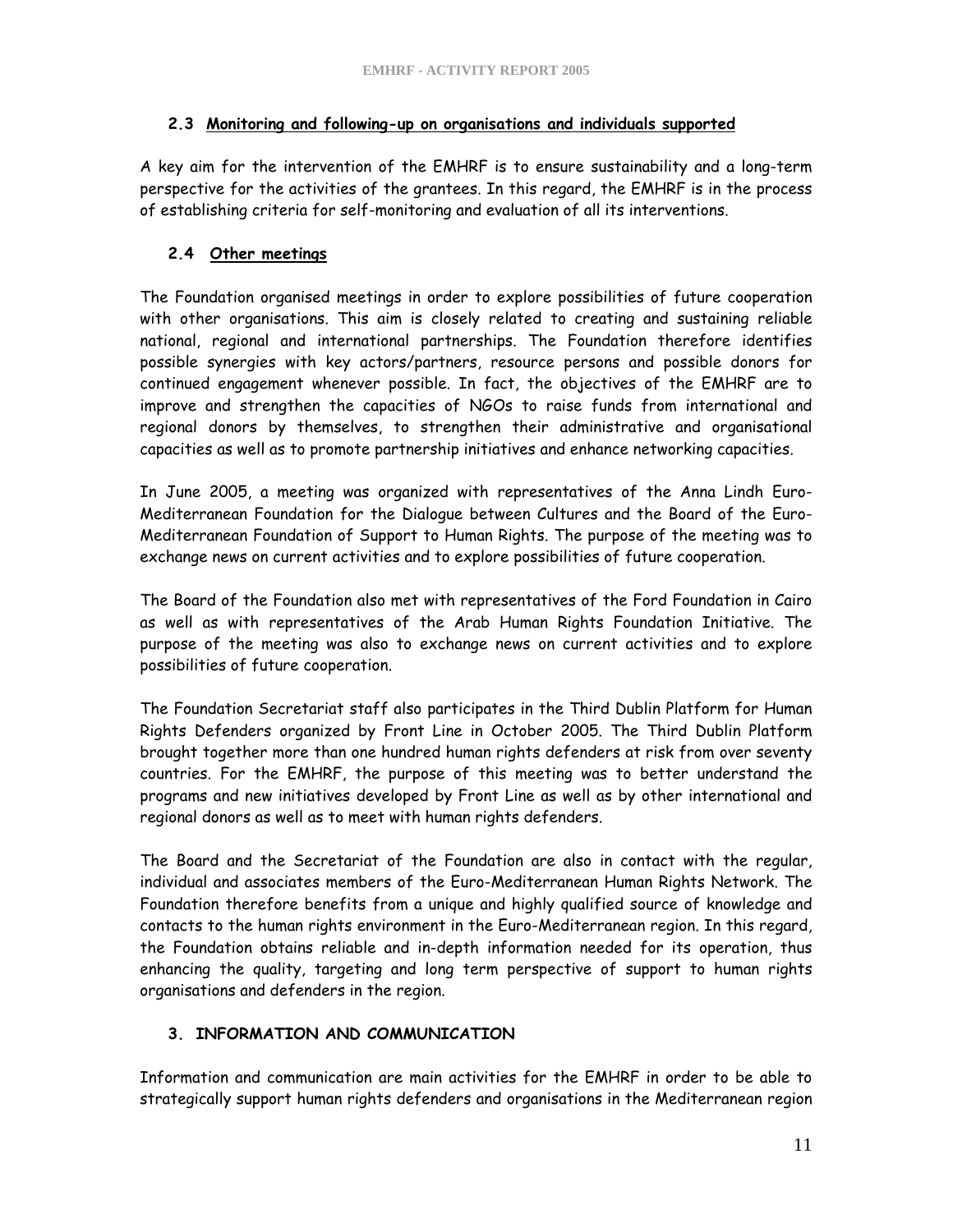as well as play a crucial role in providing public relevant information. In 2005, the Euro-Mediterranean Foundation of Support to Human Rights Defenders (EMHRF) provided to prospective applicants information on its activities as well as guidelines and criteria for funding (which purpose, eligibility, activities and human rights are supported, format of applications).

This information was published on the EMHRN Web site ([www.euromedrights.net\)](http://www.euromedrights.net/) in the three working languages of the EMHRF (English, French and Arabic) in order for the public at large to access these relevant information and documents. The Foundation Web page was updated and further developed during the year. Deadlines for submitting a non-urgent application to the EMHRF were also highlighted on the Webpage and in the three working languages of the Foundation.

From this time on, the EMHRF Secretariat received an increasing number of grant applications, letters of inquiry and any other requests and has been able to be a reliable link between the applicants and the Board of the Foundation. The Secretariat of the Foundation fulfilled advisory and mediating services towards applicants as well as maintaining communications between Board members. The Board was also informed of the Secretariat activities on a quarterly basis through an "Info Note" sent by email in English and French to all members.

However, in view of its specific mandate, the Foundation is aware of the fact that, in many cases, information about its activities and about the applicants for, or recipients of, its financial assistance can be detrimental to the free prolongation of activities carried out in promoting and defending human rights in the Euro-Mediterranean region. In some countries, being the recipient of financial support from international funding agencies may endanger individuals and organisations benefiting from such a support. The southern and eastern regions of the Mediterranean also suffer from a significant deficit with regard to freedom of expression, and Internet communications are often the target of various censorship and control systems. Accordingly, with a view to both protecting and promoting the activities of human rights organisations and defenders in the Euro-Mediterranean region, the Foundation has decided to protect the confidential nature of most of the information regarding the beneficiaries of its support. In order to maintain the transparency of its decisions, the Foundation is providing its major donors with the necessary information regarding its activities, but with regard to the information that will be released to the public at large, most of this background information will be kept confidential.

Both the background described above and with the sensitive nature of the information have an impact on the security of communications not only between the Secretariat and the members of the Board but also between the Secretariat and applicants for or recipients of support. Enhanced technical means to increase the security of communications and transmissions are under study so as to enable the Foundation to carry out its activities in support of human rights defenders in a free and effective manner.

During the year 2005, the Foundation also started looking for the design of a specific logo and heading for the Foundation. After having looked into different options, the Euro-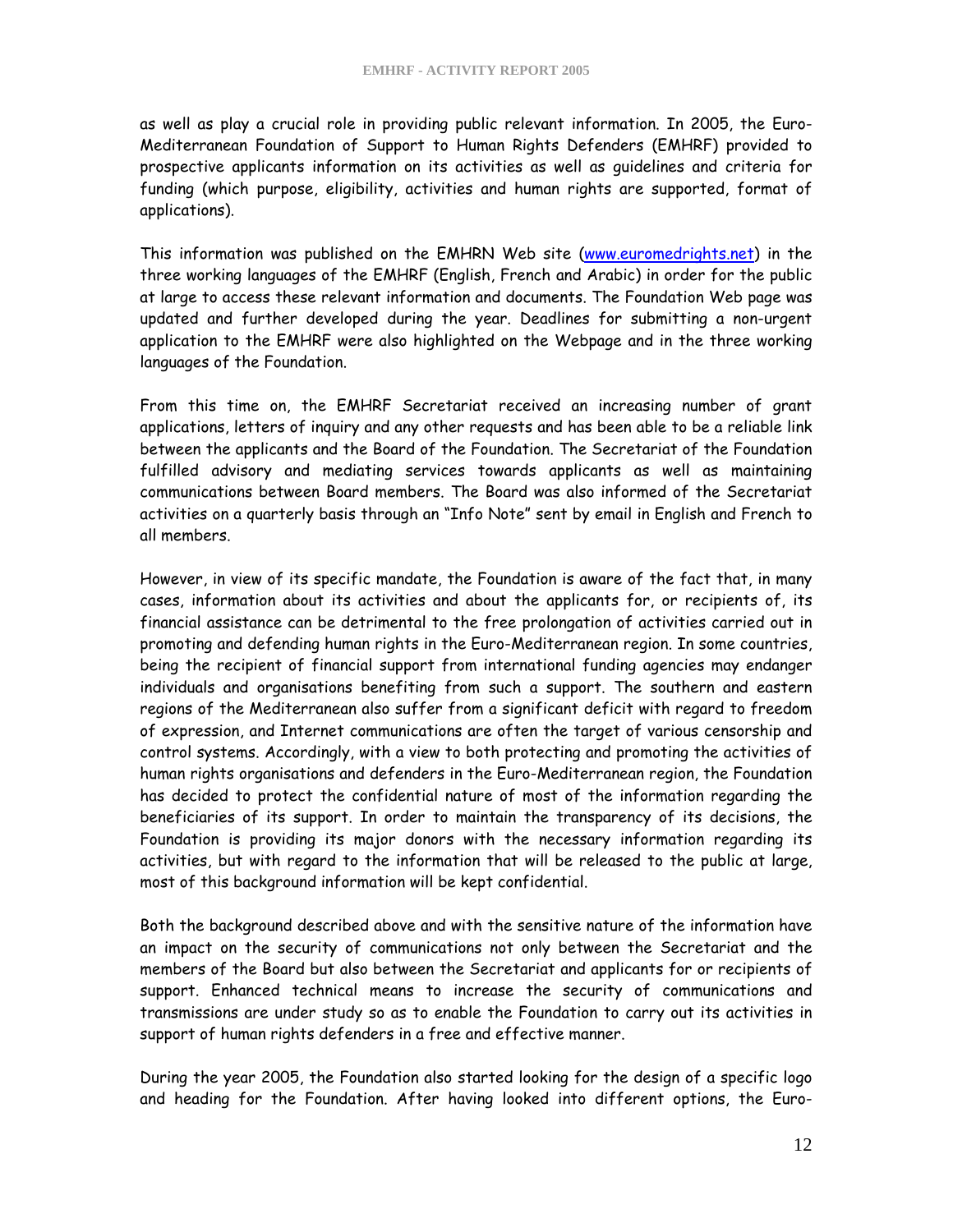Mediterranean Foundation of Support to Human Rights Defenders finally decided to ask Ziteman A/S, Denmark, to design the logo and heading for the Foundation. The process was supervised by the Secretariat of the Foundation.

The EMHRF also looked into the practicalities of building up and creating an independent Web site for the Foundation. After having looked into different options, the Euro-Mediterranean Foundation of Support to Human Rights Defenders finally decided to ask Cubit Medialine, Denmark to build the new Website of the Foundation. The sitemap of the new Website was established and contacts were taken with the company in order for the Foundation to be able to launch its own Web site within 2006.

## **4. FUNDRAISING**

The Euro-Mediterranean Foundation of Support to Human Rights Defenders operated for the year 2005 with generous contributions from DANIDA, SIDA, and the Netherlands Ministry of Foreign Affairs. The Foundation informed the donors about the establishment and activities of the Foundation. Furthermore, staff and Board members met with the donors in order to report on its activities and to discuss possibilities of future cooperation.

In September 2005, Secretariat staff and Board members met with the Netherlands Ministry of Foreign Affairs as well as with the Royal Danish Ministry of Foreign Affairs.

Further potential donors were also contacted and the Foundation is in the process of finalising a fundraising strategy for the future.

## **5. EVALUATION**

The EMHRF believes that it is proceeding well with its activities of strategically supporting human rights defenders and organisations in the Euro-Mediterranean region and the objectives and results obtained so far are satisfactory. It only turns out to be more difficult than expected to find a suitable candidate for the position as Executive director of the Foundation. However, the Board expects to employ the Executive Director as soon as possible in order to start the advisory and representation activities for the coming years.

The main risks for the Foundation are linked to the reaction of various governments in the region that will seek to prohibit or hamper access of human rights activist and NGOs to the Foundation support and may consider the Foundation as a mechanism for "subversive" and "destabilizing" activities orchestrated by foreign public or private agents. If implemented, these risks will violate a range of obligations spelled out in international instruments to which the countries of the region are party. However, the combination of a transparent mode of functioning and the good reputation of the Board members will allay suspicions and opposition in the medium and long term.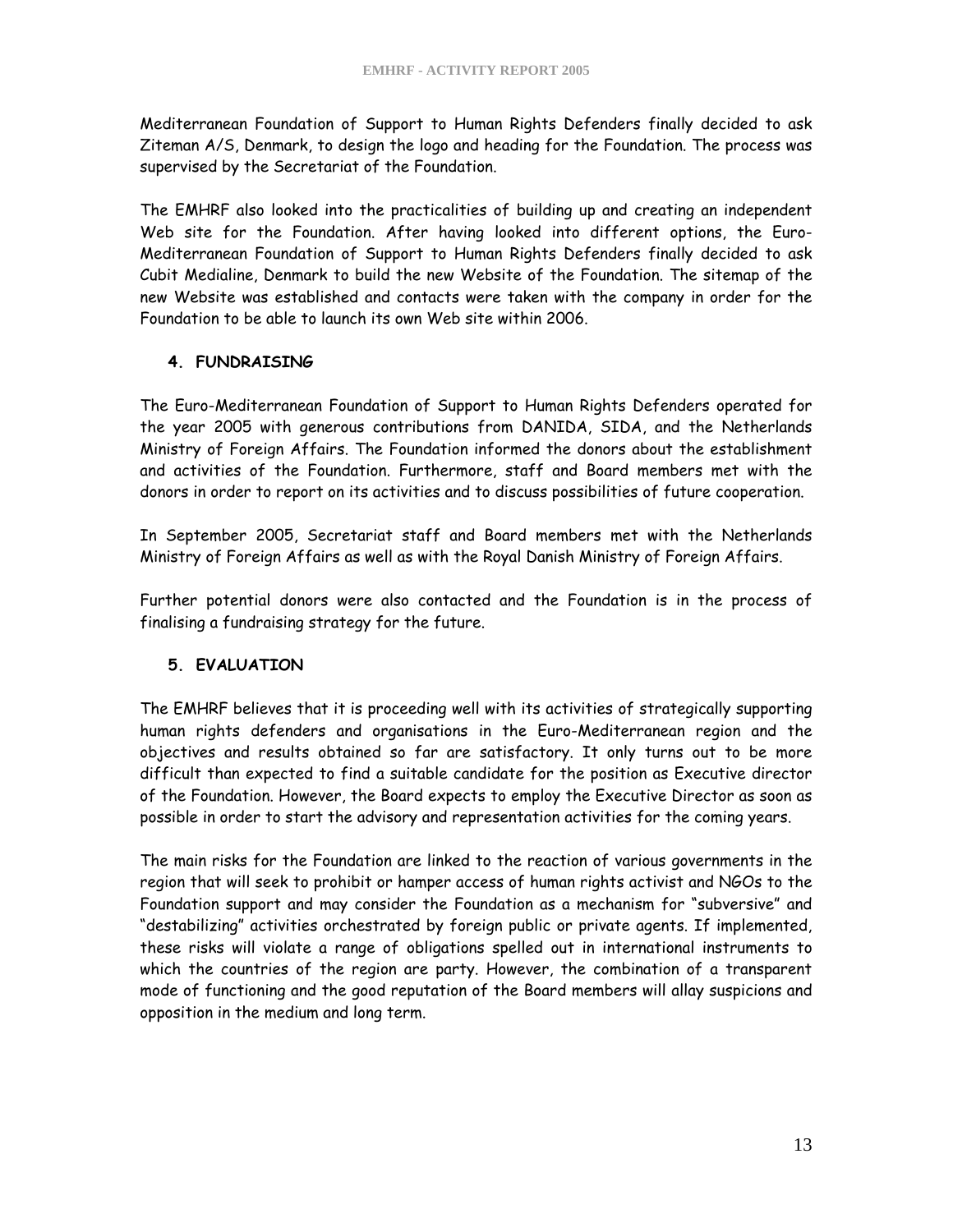## **6. ORGANISATIONAL MATTERS**

### **Board members:**

On April 18 2005, Salima Ghezali and Lynn Welchman have been registered to the Danish civil Authorities as Board members by the law firm Bech-Bruun Dragsted.

### **Secretariat Staff:**

The EMHRF Secretariat was staffed by the following:

- During the period **January-December 2005,** the EMHRF was part time staffed by Marc Schade-Poulsen, as organisational supervisor of Secretariat activities in Copenhagen, Executive Director of the EMHRN, Ph.d, MA in Anthropology.
- During the period **March-August 2005**, the EMHRF was full time staffed by Anne-Sophie Schaeffer as student assistant and for the period **September-December 2005** as Project Coordinator in Copenhagen, Master Degree in International Public Law, Master Degree for Field Legal Officer, MA in Law.
- During the period **March-December 2005**, the EMHRF was part time staffed by Nels Lyngsø, as Accountant / Controller in Copenhagen, Auditor and Controller Degree.

The EMHRF is audited by an independent auditor, PriceWaterHouseCooper, Copenhagen when required. The EMHRF has provided narrative reports to the Netherlands Ministry of Foreign Affairs in June 2005 and to the Swedish Ministry of Foreign Affairs in July 2005. In addition EMHRF accounts are audited once a year. The EMHRF's annual financial reports and audit reports will be published on its website.

### **Translators:**

Translations are made outside the secretariat while proofreading is done by the Secretariat.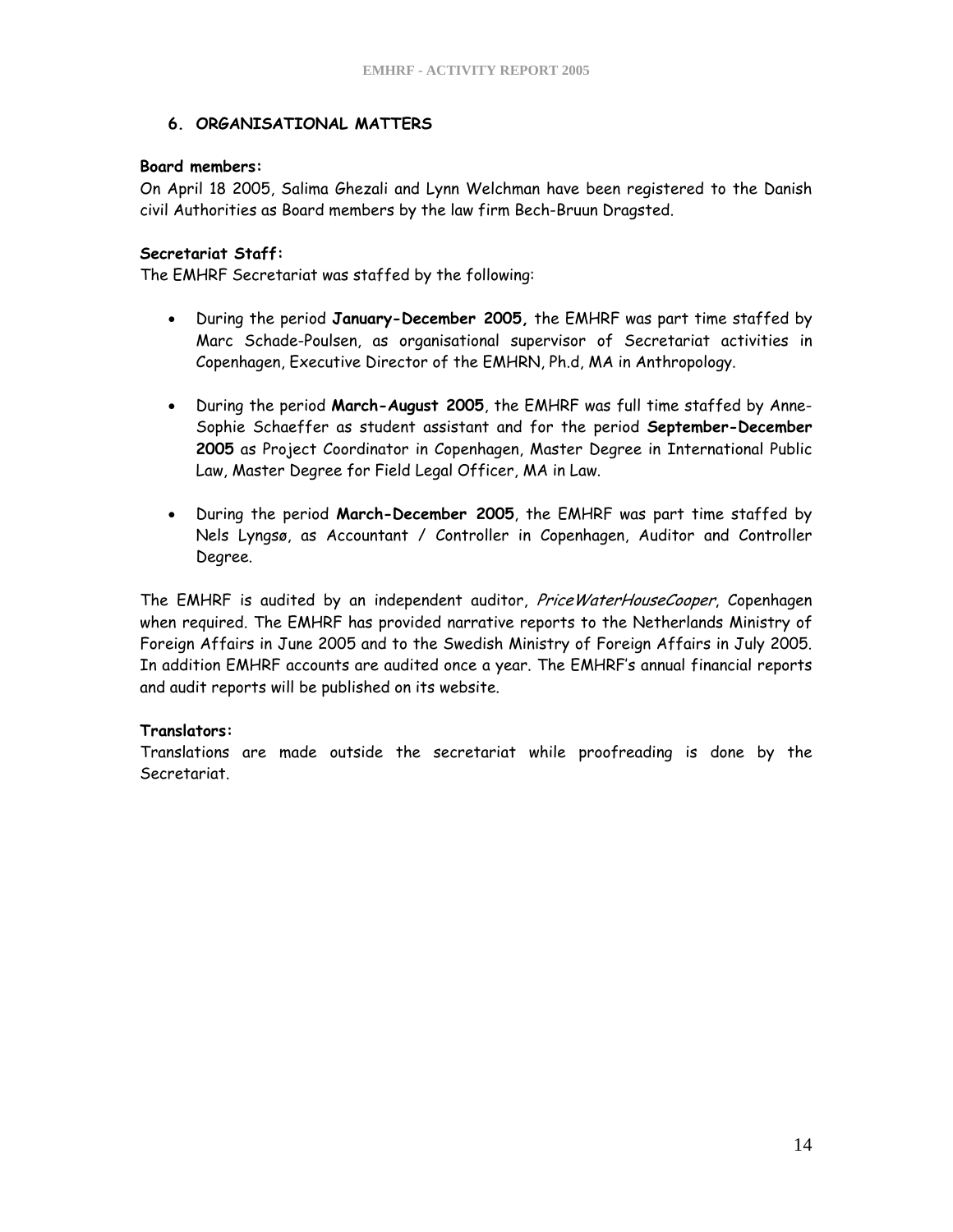#### **APPENDIX 1: HISTORICAL BACKGROUND OF THE EMHRF ESTABLISHMENT**

Initiated by the Euro-Mediterranean Human Rights Network (EMHRN), the Euro-Mediterranean Foundation of Support to Human Rights Defenders (EMHRF) is a specific contribution to the human rights dimension of the Barcelona Declaration and supports the United Nation Declaration on Human Rights Defenders, adopted by the General Assembly in resolution 53/144 of December 9, 1998 (1).

A Feasibility Study (2) from 2002 revealed NGOs' needs ranging from support of human rights defenders under attack, to office space and basic equipment, funds to cover minimal operating budgets, training courses, capacity building, costs of attending meetings abroad and establishing contacts with international donors, etc. To this is added the need to undertake investigations into the use of torture, violence against women, disappearances and corruption, etc. that in some cases require considerable technical, human and financial resources.

The main public and private donors are constrained from supporting NGOs' urgent needs due to administrative procedures, mandates, and/or human resources available. The procedures of bilateral and multilateral institutions are also restrictive both in terms of funding criteria, the lengthy time span of decision-making, and sometimes the lack of in-depth knowledge of the Euro-Mediterranean region.

There is therefore a need for complementary sources of financial support to meet urgent and specific needs. The Euro-Mediterranean Foundation of Support to Human Rights Defenders aims directly at responding to these needs and at supporting Human Rights defenders and organisations by means of small scale and flexible funds.

The establishment of the Foundation was approved by the General Assembly of the Euro-Mediterranean Human Rights Network (EMHRN) convened in Malta in December 2003. The General Assembly gave the Executive Committee the mandate to finalise the Statutes and launch the Foundation. In October 2004, the Danish civil authorities (Civilretsdirektoretet) accepted the Statutes of the Foundation including the fact that only one Board member out of seven or nine would be a Danish citizen (3).

The Executive Committee formally adopted the final version of the Statutes at its ordinary meeting in The Hague, 29-31 October 2004 and nominated seven out of nine board members. It gave the President and the Executive director of the EMHRN the mandate to register the Foundation.

Recalling the UN adoption of the 'Human Rights Defenders Declaration', the Euro-Mediterranean Human Rights Network (EMHRN) launched the Euro-Mediterranean Foundation of Support to Human Rights Defenders on December 9 2004.

The initial capital was generously donated by the Danish International Development Agency (DANIDA), the Swedish International Development Cooperation Agency (SIDA), the Swedish Department of Foreign Affairs, the Mediterranean Academy of Diplomatic Studies in Malta, the EMHRN and the Swedish Refugee Aid. The Foundation operated for the year 2005 with generous contributions from DANIDA, SIDA, and the Netherlands Ministry of Foreign Affairs.

<sup>(1)</sup> Declaration on the Right and Responsibility of Individuals, Groups and Organs of Society to Promote Universaly Recognized Human Rights and Fundamental Freedoms

 <sup>(2)</sup> DANIDA, Feasibility Study of a Foundation for the Promotion and Protection of Human Rights in the Euro-Mediterranean Region. Final Report. Rule of Law Consulting. September 2002

<sup>(3)</sup> The establishment of the EMHRF is a precedent in Danish law for foundation as it is the first Danish Foundation which is constituted by only one Danish citizen as Board member.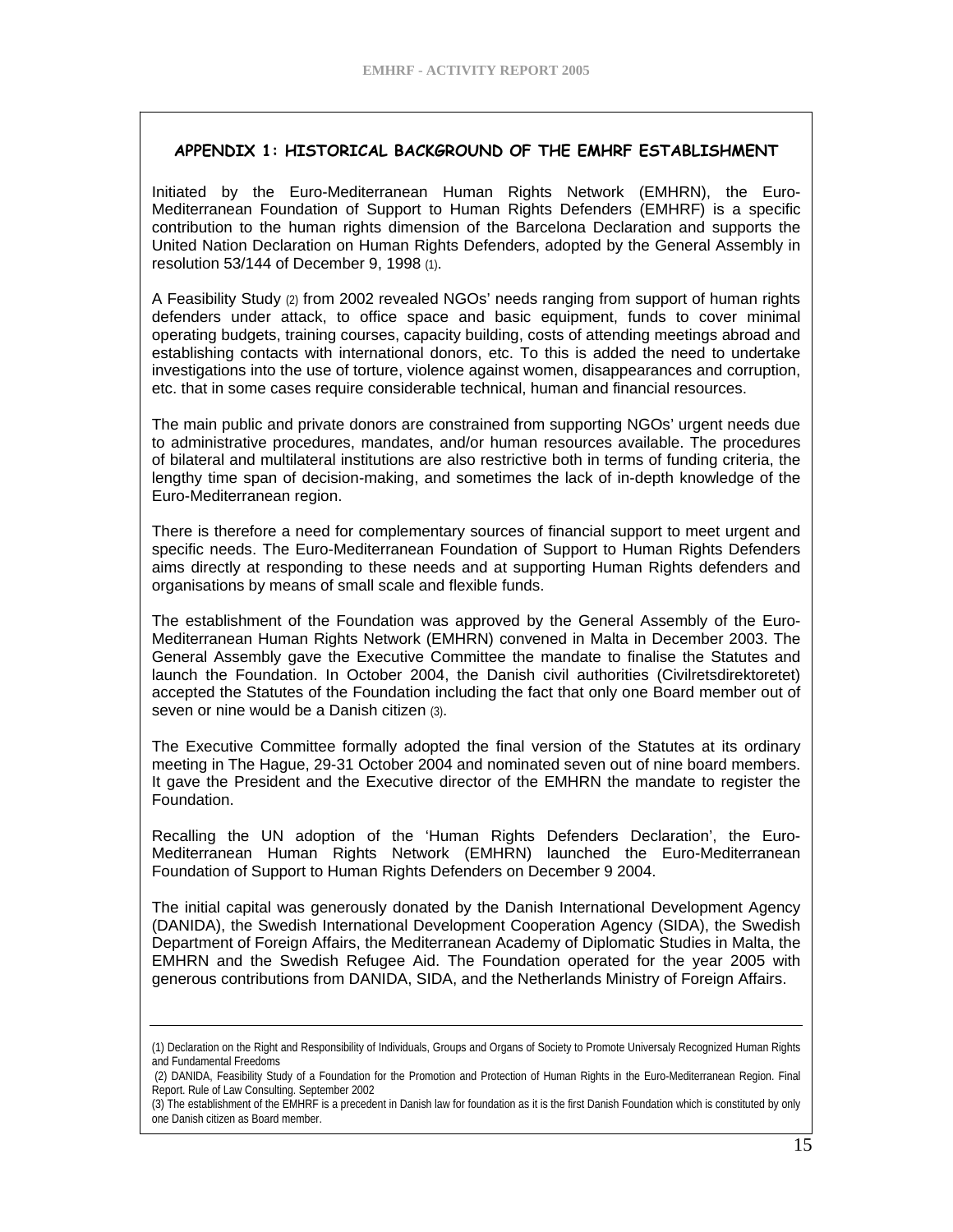In establishing the Foundation, the various organisational components of the EMHRF have been defined and established.

The Foundation is constituted of a Board, the highest authority, which is in charged with all decisions on grants and entrusted with the implementation of the objectives and statutes of the Foundation.

During the founding meeting of the Euro-Mediterranean Foundation of Support to Human Rights Defenders, the founders appointed seven members of the Board who had all accepted the appointment. During the board meeting in London on February 2005, the board elected its President and also nominated two additional members. The Vice-President and the Treasurer of the Foundation were elected during the board meeting in Cairo on June 2005.

The Board is constituted of the following nine members:

- **President of the Foundation**: Driss El Yazami, Secretary General of the FIDH, Vice President of the French Human Rights League, Morocco
- **Vice-President of the Foundation**: Christine M. Merkel, Head of Department for Culture and Communication / Information (Memory of the World) at the German Commission for UNESCO, Germany
- **Treasurer of the Foundation**: Eskil Trolle, Lawyer, Partner Bech Brun, Denmark
- Hanny Megally, Director of the Middle East Program of the International Committee for Transitional Justice, Egypt-UK
- Khémaïs Chammari, Expert consultant, Former member of the Tunisian Parliament, Nuremberg Human Rights Prize Winner, Tunisia
- Kamel Jendoubi, President of the Euro-Mediterranean Human Rights Network, President of the Comité pour le Respect des Libertés et des Droits de l'Homme en Tunisie, France
- Bahey El Din Hassan, Director of the Cairo Institute for Human Rights Studies, Egypt
- Salima Ghezali, Journalist and Winner of the Sakharov Prize in 1997, Algeria
- Lynn Welchman, Senior Law Lecturer at SOAS, working previously with the Palestinian human rights movement and with international human rights NGOs, United Kingdom.

The Foundation also consists of a Council of Representatives (4) which receives and discusses the activity report and the budget of the Foundation as well as the program for future activities every two years on the occasion of the EMHRN general assembly. The role of the Council of Representatives is advisory to the Board.

The Secretariat of the Foundation is hosted by the EMHRN and its headquarters is located in Denmark.

<sup>(4)</sup> The EMHRN regular, individual and associate members constitute the Foundation's Council of Representatives.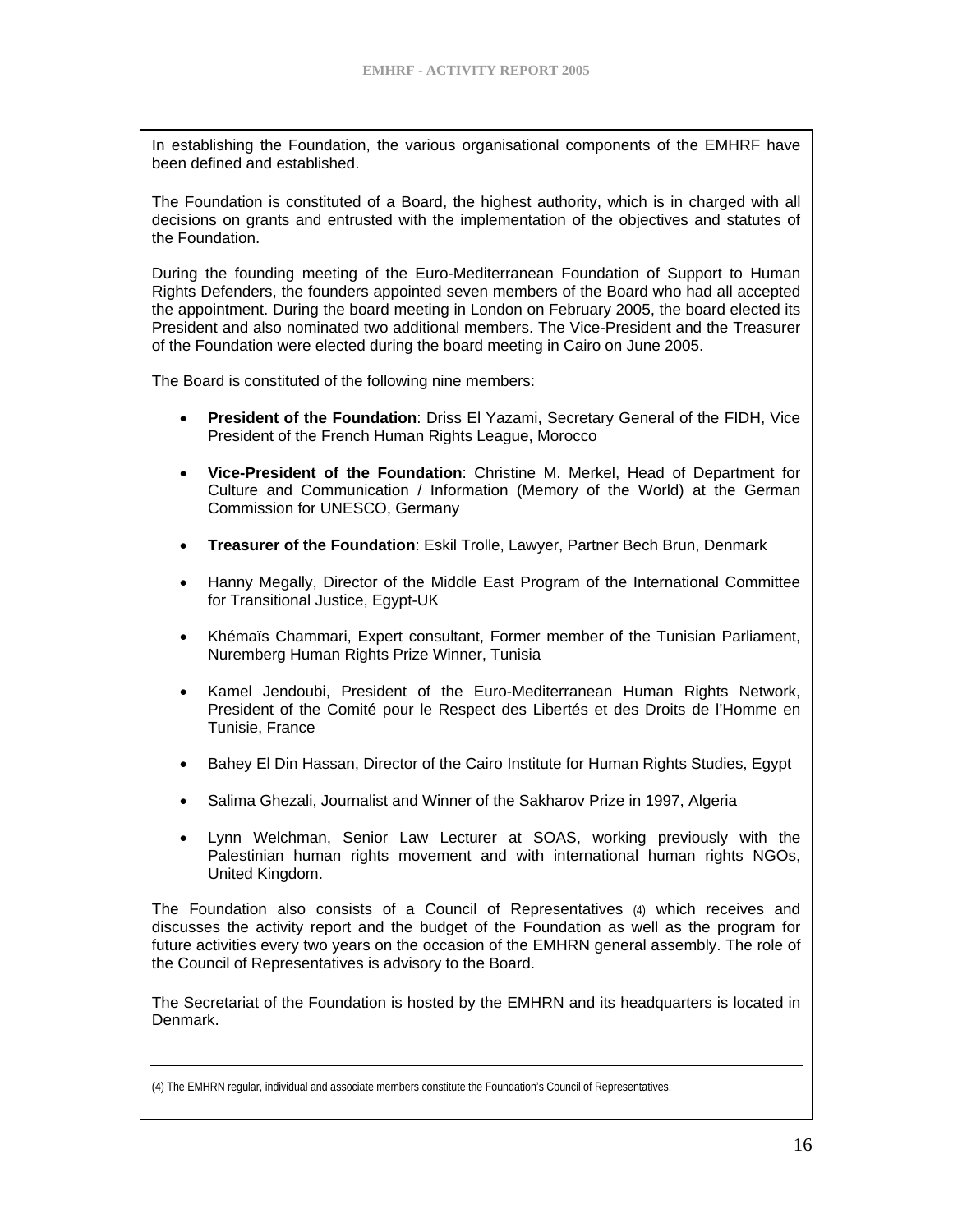The Staff receives and prepares applications for the Board, follow-up on decisions, fulfil advisory and mediating services towards applicants, oversee grants and monitor their implementation, as well as maintain communications between Board members (5).

The Foundation is established as an independent identity from the EMHRN and is registered under Danish law according to the Statutes of the Foundation. The book keeping of the Foundation has also been separated from the Network and an agreement between the Network and the Foundation was established in this regard.

(5) The EMHRF Secretariat was during the year 2004 staffed by the following: Unpaid Interim Coordinator, Marc Schade-Poulsen: In charge of the implementation of the Foundation activities assisted by Anne-Sophie Schaeffer as unpaid intern during the period from September to December 2004.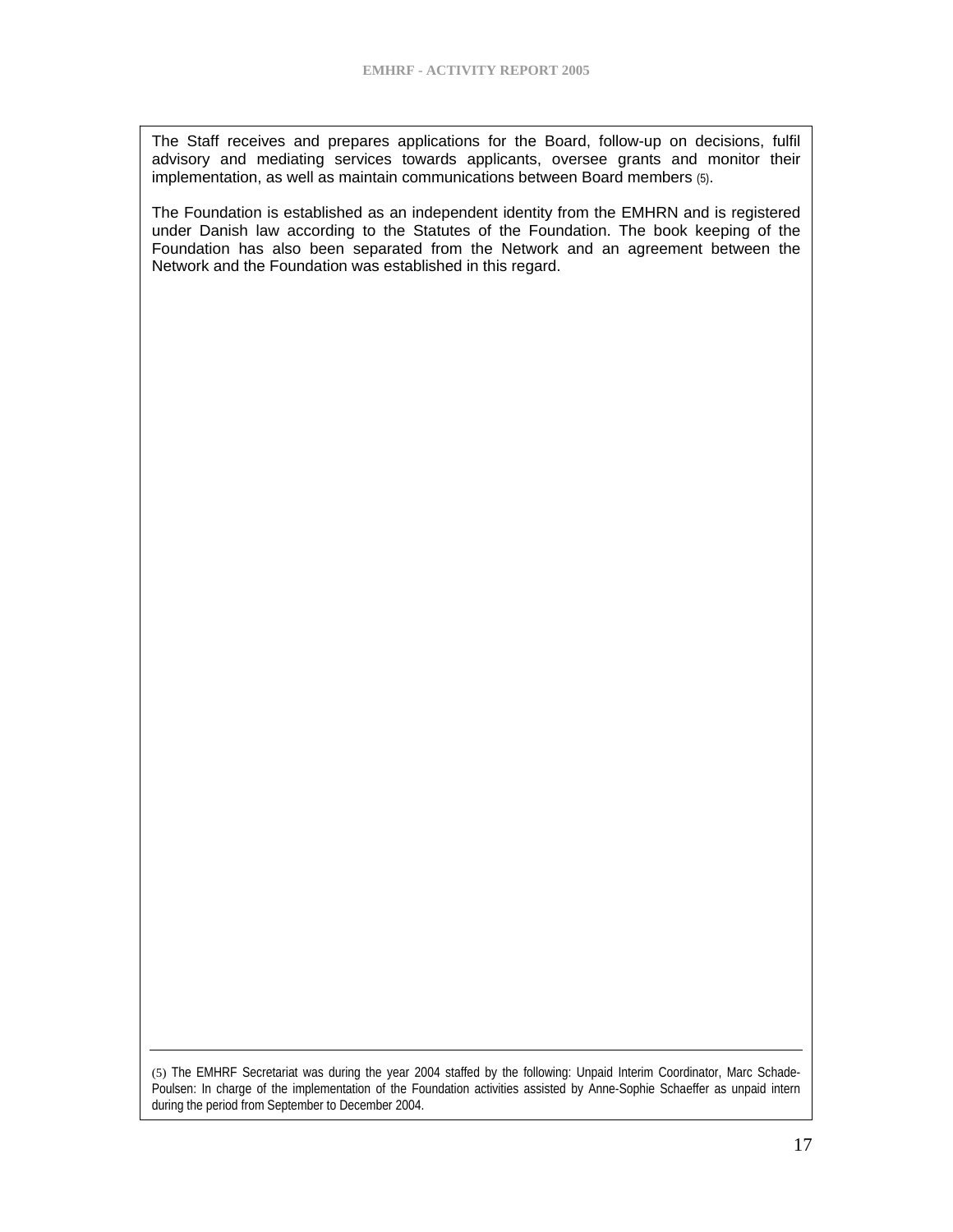## **APPENDIX 2: TIMETABLE OF EMHRF ACTIVITIES IN 2005**

#### **The activities of the EMHRF per month are the following:**

- Receiving applications, advising applicants and facilitating consultations between the members of the Board in order to take an effective grant making decision
- Providing strategic financial support to human rights defenders and organisations in the region as well as establishing the agreements
- Evaluating and follow-up on the projects/activities supported by the Foundation
- Maintaining and updating the database with all EMHRF contacts as well as the website
- Setting up meetings in order to contact and cooperate with international and regional partners active in the region

#### **Furthermore, the EMHRF had the following specific monthly activities:**

| January 2005      | Setting-up the Foundation Secretariat activities<br>$\bullet$                                                             |
|-------------------|---------------------------------------------------------------------------------------------------------------------------|
|                   | Planning the first annual meeting of the Board and<br>$\bullet$                                                           |
|                   | establishing the related documentation                                                                                    |
|                   | Establishing a preliminary budget for the year 2005<br>$\bullet$                                                          |
| February 2005     | Convening the first annual meeting of the Board in<br>$\bullet$<br>London                                                 |
|                   | Reporting on the first annual meeting of the Board and<br>$\bullet$<br>following-up on the decisions taken at the meeting |
|                   | Press release on the first meeting<br>$\bullet$                                                                           |
|                   | Assessing the first applications submitted to the EMHRF<br>$\bullet$                                                      |
|                   | Establishing a Webpage for the Foundation<br>$\bullet$                                                                    |
|                   | Defining the criteria for evaluating grants applications and<br>$\bullet$                                                 |
|                   | guidelines for the applications                                                                                           |
|                   | Installing the independent bookkeeping of the Foundation<br>$\bullet$                                                     |
|                   | Drafting and launching the vacancy for the position as<br>$\bullet$                                                       |
|                   | <b>Executive Director of the Foundation</b>                                                                               |
| <b>March 2005</b> | Employment of an assistant in charge of setting-up<br>$\bullet$                                                           |
|                   | meetings, correspondence, ad hoc translations and the                                                                     |
|                   | development of the Foundation activities                                                                                  |
|                   | Publishing the relevant documentation in the three<br>$\bullet$                                                           |
|                   | working language of the Foundation, on the EMHRF                                                                          |
| <b>April 2005</b> | Webpage                                                                                                                   |
|                   | Selecting applications for the post as Executive Director of<br>٠<br>the Foundation                                       |
|                   | Research for companies to design the Logo and to build<br>$\bullet$                                                       |
|                   | the website of the Foundation                                                                                             |
|                   | Drafting the internal rules of procedures of the Foundation<br>$\bullet$                                                  |
|                   | aiming at developing effectively the consultations process                                                                |
|                   | on grant applications                                                                                                     |
| <b>May 2005</b>   | Finalising the internal rules of procedures<br>$\bullet$                                                                  |
|                   | Interviewing candidates for the post as Executive Director<br>$\bullet$                                                   |
|                   | Research for companies to design the Logo and to build<br>the website of the Foundation                                   |
|                   | Planning the second annual meeting of the Board and<br>$\bullet$                                                          |
|                   | establishing the related documentation                                                                                    |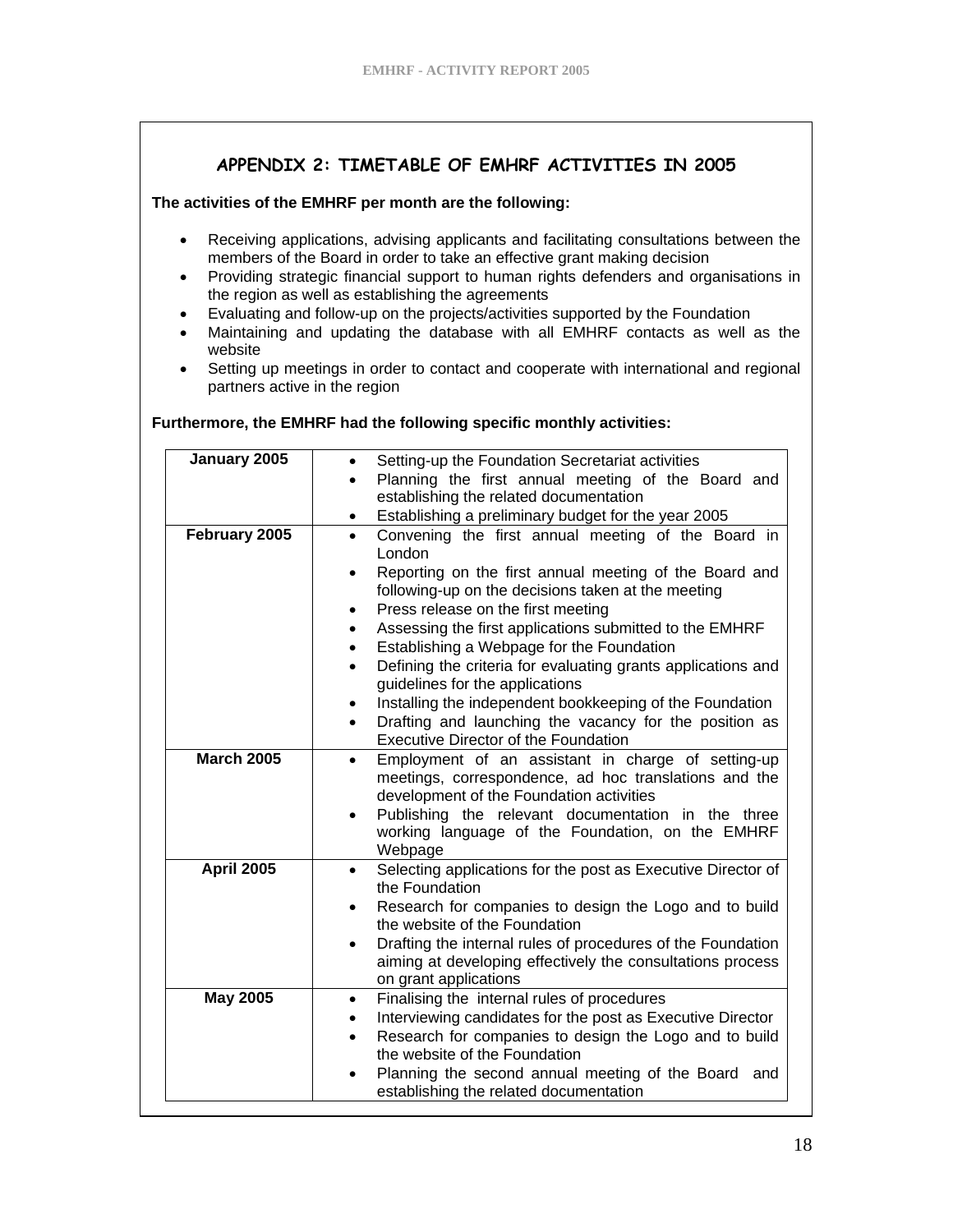| <b>June 2005</b> | $\bullet$ | Convening the second annual meeting of the Board                   |
|------------------|-----------|--------------------------------------------------------------------|
|                  |           | Reporting on the second Board meeting and following-up             |
|                  |           | on the decisions taken at the meeting                              |
|                  | $\bullet$ | Press release on the second meeting                                |
|                  | ٠         | Reporting on the Foundation activities covering in 2004            |
| <b>July 2005</b> | $\bullet$ | Finalising the annual narrative report for 2004                    |
|                  | $\bullet$ | Drafting an action plan for the upcoming years                     |
| August 2005      | $\bullet$ | Setting-up activities of creating a Logo, identity design          |
|                  |           | and site map for the new independent Web site of the<br>Foundation |
|                  | $\bullet$ | Fundraising activities to potential donors for the coming          |
|                  |           | years                                                              |
|                  | $\bullet$ | Lobbying to other potential partners in order to follow up         |
|                  |           | on the evolution / development of the applicants situation         |
| September 2005   | $\bullet$ | Employing of a Project Coordinator for the EMHRF                   |
|                  |           | Secretariat                                                        |
|                  | $\bullet$ | Coordinating the activity of designing a Logo                      |
|                  | $\bullet$ | Finalising the site map for the new Web site                       |
|                  | $\bullet$ | Quarterly internal newsletter to Board members                     |
|                  | ٠         | Fundraising to donors for the coming years                         |
| October 2005     | $\bullet$ | Coordinating the activity of designing a Logo                      |
|                  | ٠         | Lobbying to other potential partners in order to follow up         |
|                  |           | on the evolution / development of the applicants situation         |
|                  | ٠         | Fundraising to donors for the coming years                         |
| November 2005    | $\bullet$ | Moving the EMHRF Secretariat to new premises                       |
|                  | $\bullet$ | Coordinating the activities of designing a Logo                    |
|                  | $\bullet$ | Lobbying to other potential partners in order to follow up         |
|                  |           | on the evolution / development of the applicants situation         |
|                  | $\bullet$ | Drafting the bylaws for the EMHRF                                  |
|                  | $\bullet$ | Drafting a document for following-up and evaluation of the         |
|                  |           | <b>EMHRF</b> activities                                            |
|                  | $\bullet$ | Planning the third annual meeting of the Board                     |
| December 2005    | $\bullet$ | Coordinating and finalising the activities of designing a<br>Logo  |
|                  |           | Meeting with the website builders                                  |
|                  | $\bullet$ | Lobbying to other potential partners in order to follow up         |
|                  |           | on the evolution / development of the applicants situation         |
|                  | $\bullet$ | Planning the third annual meeting of the Board and                 |
|                  |           | establishing the related documentation                             |
|                  | ٠         | Quarterly internal newsletter to Board members                     |
|                  | ٠         | Drafting procedures for the consultation of the Council of         |
|                  |           | Representatives                                                    |
|                  |           | Finalising the bylaws for the EMHRF                                |
|                  |           |                                                                    |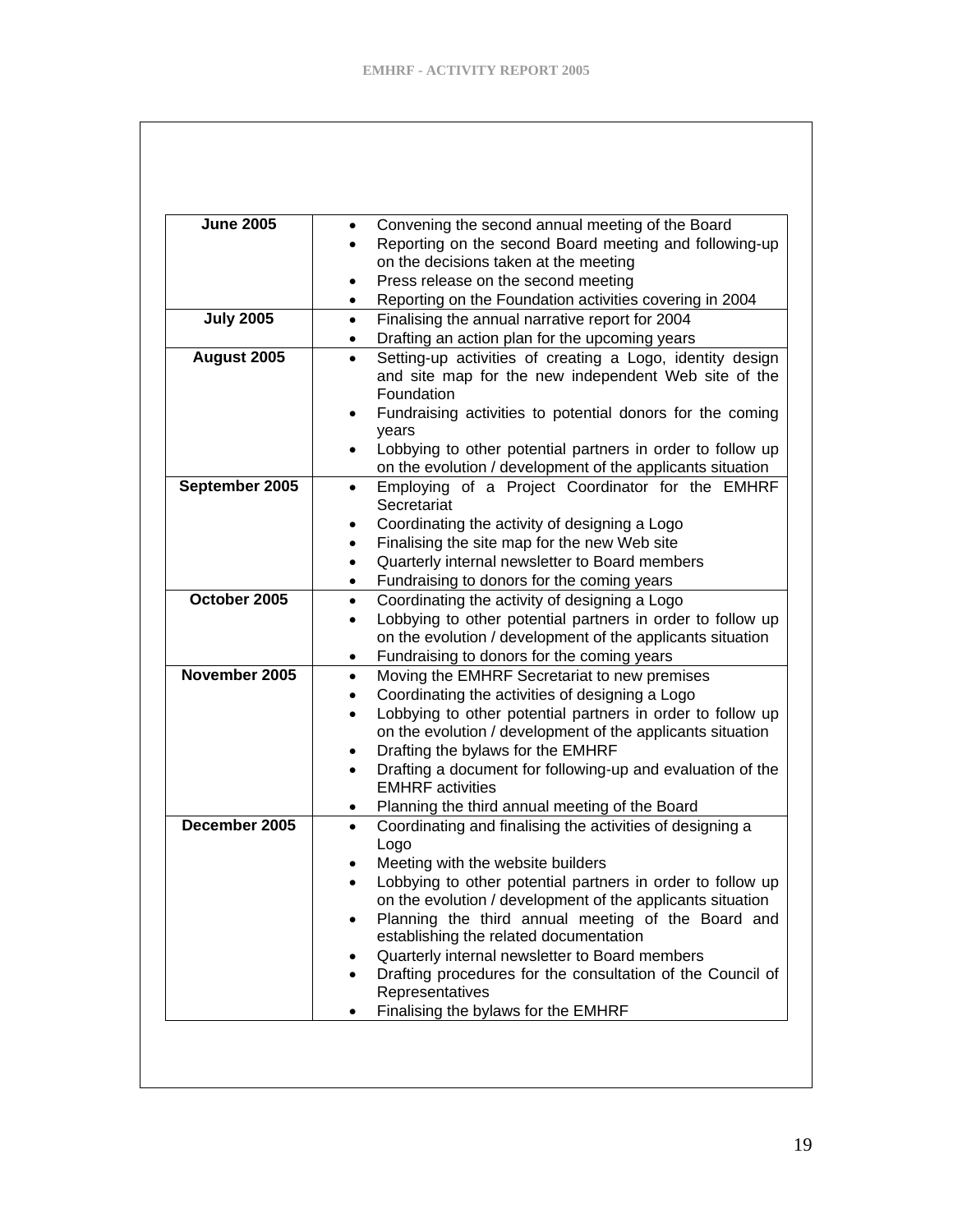# **APPENDIX 3: CRITERIA FOR EVALUATING GRANT APPLICATIONS**

### **Criteria 1 Activities that are supported**

The Foundation aims to:

- Support human rights in the Euro-Mediterranean region with strategic financial assistance,
- Provide financial support to regional, national and local human rights NGOs (Non-Governmental Organisations) and institutes as well as individuals who promote, support, protect and monitor the observance of human rights in the Euro-Mediterranean region, in particular
	- Urgent relief of human rights organisations or members of human rights organisations under pressure or attack
	- Funds to support initiatives the timing of which is crucial for their success
	- Funds to cover basic costs and activities of organisations and groups that work in countries where explicit support by foreign donors may endanger these vis-à-vis their own authorities
	- Funds to support innovative projects
	- Funds to build capacity of ongoing (often innovative) activities or the setting up of structures by individuals or organisations who
		- o Have not yet gained mainstream donor recognition,
		- o Do not have the capacity to maintain relations with these,
		- o Work with issues that may be perceived too sensitive to receive main donors' support,
		- o Fall outside mainstream donor categories, such as South human rights organisations in Diaspora working in support of human rights promotion and protection in their home country.

When evaluating an application, the Foundation will take into account potential financial support that could be obtained from other organizations or institutions involved at the national, regional or international level. In such cases, the Foundation will endeavour to refer the applications to such potential funding partners, especially concerning the following fields :

- Urgent alerts
- Legal monitoring and defence, political protection and solidarity
- Appeals and interventions with intergovernmental mechanisms of the United Nations and regional instance in Europe, EuroMed and Africa
- Information and public awareness campaigns on human rights, and violations of human rights, and the victims of these violations

### **Criteria 2 Grant Size and period of support**

Grants will be subject to a 40.000 Euro ceiling and typically range from 1.000 to 10.000 Euros.

The period of support may not exceed 12-18 months and will include an evaluation based on criteria established before providing the grant to ensure the effective and optimal utilisation of funds from the Foundation.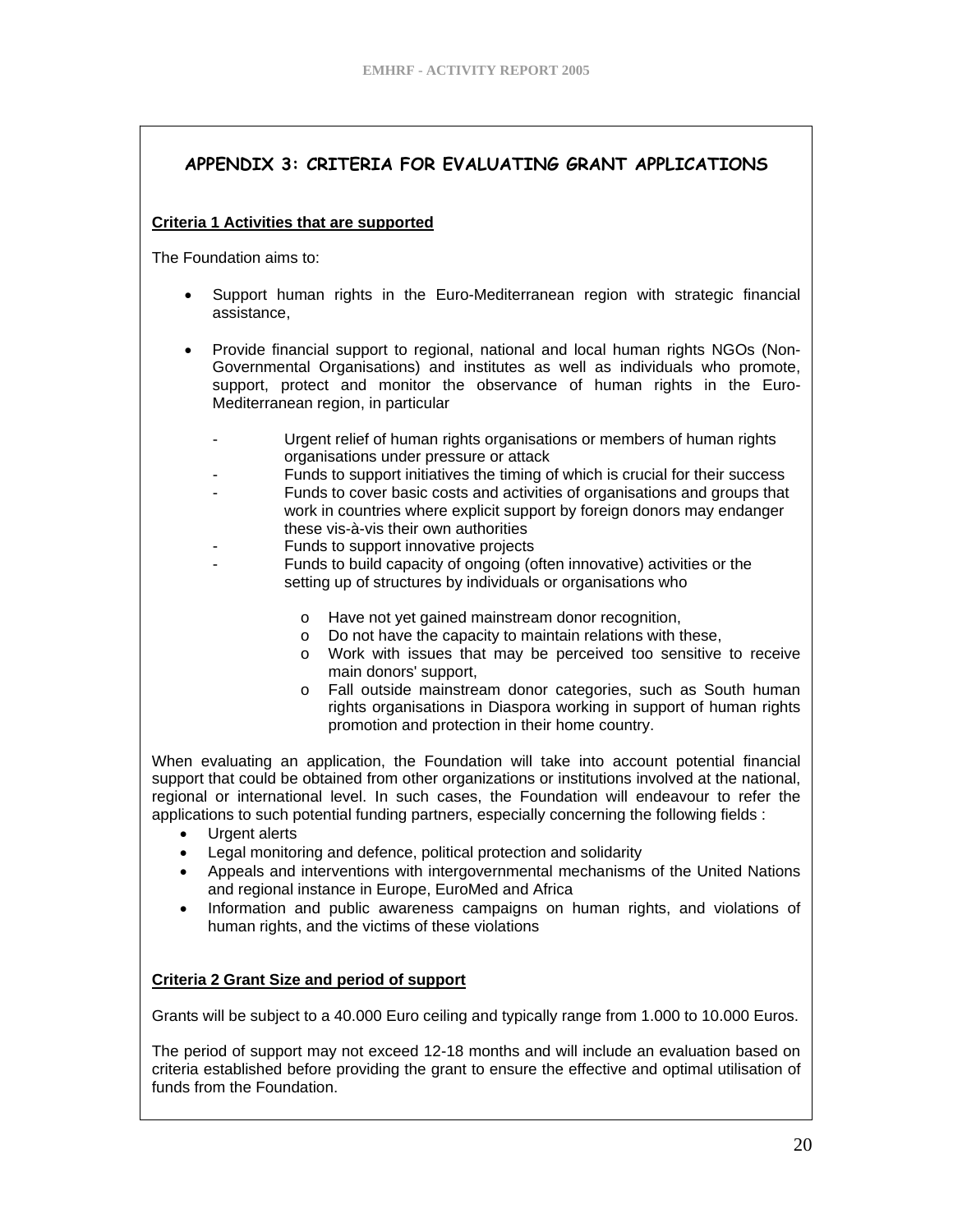#### **Criteria 3 Countries eligible for support**

Human rights activities in related to the following countries may receive support: Morocco, Algeria, Tunisia, Libya, Egypt, Lebanon, Jordan, Syria, Palestine and Israel.

Projects with positive spill-over effects located outside the region may eventually be funded.

#### **Criteria 4 Human rights organisations or individuals eligible for support**

The Declaration of the United Nations on Human Rights Defenders contains an enumeration of the areas of intervention by human rights defenders. Based on this reference to 'all human rights and all fundamental freedoms' the following potential beneficiaries of the Foundation are identified:

> *Defenders of human rights in their individual capacity, members of human rights associations, associations for women's rights, lawyers, journalists, judges, members of religious, ethnic and/or linguistic minorities, organisations for civic education and youths, associations working against different forms of discrimination, associations working against violence committed against women, members of organisations working for the rights of children, organisations working for the rehabilitation of torture victims, activists in the field of penal and prison reforms, associations for anti-corruption and good governance, activists around the theme of 'human rights and international trade', activists in the field of free and fair elections, organisations for the defence of migrants and refugees*

All these persons, associations and structures will be eligible for support from the Foundation provided build on the principles of the 'Code of Conduct' of the Foundation (see Criteria 5)

There are other groups or organisations whose activities fall within the domain of promoting and protecting human rights, but who are ideally able to benefit from the support of specific international networks. These include:

> *Trade unionists, writers, members of parliament, environmental activists, activists for development (fight against poverty, urban rehabilitation, projects of rural integration, groups on income generating activities, etc) and activities in the area of health care and epidemics*

For this group of activists, their eligibility with the Foundation depends on a case by case assessment.

#### **Criteria 5 Code of conduct upon which eligible activities should be built**

The Foundation refers explicitly to a number of instruments and documents that serve both as legal and ethical guidelines for the Foundation and its beneficiaries. These instruments and documents for the 'Code of Conduct' are the following:

• UN instruments relating to human rights and in particular the Universal Declaration of Human Rights, the two international Covenants on civil, political, economic, social and cultural rights; the United Nations conventions providing for monitoring mechanisms (Torture, Racial Discrimination, Discrimination Against Women, the Rights of the Child); and the conventions and norms of the ILO.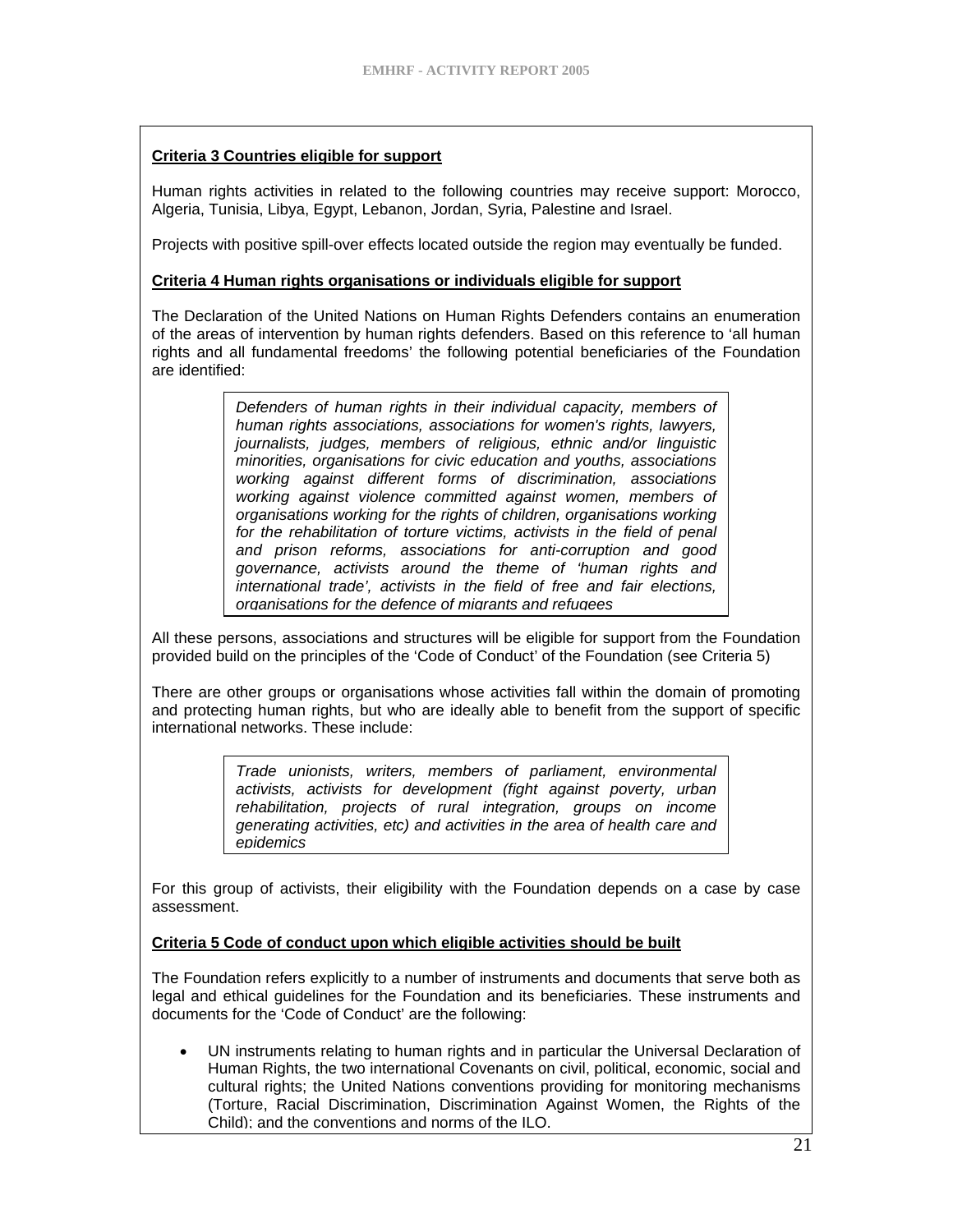- The UN 'Declaration on the Protection of Human Rights Defenders'.
- The resolution of the United Nations establishing the mandate of the Special Representative of the Secretary General on Human Rights Defenders.
- Founding documents, guidelines and action plans of the Euro-Mediterranean Human Rights Network.

In addition the principle of the code of conduct implies that, the application should sign a 'nonviolence clause' excluding the use of violence to advance political aims.

#### **Explanatory Procedures regarding deciding on granting support**

The Foundation aims at quick, sound and thorough decision-making.

The following procedures will be applied before the granting of funds (and an internal check list established in this regard)

*Assessment:* It will rapidly investigate the situation of the applicant including an assessment of the political situation, the human rights issue at stake and the optimal intervention given this context.

*Strategy:* It will consult rapidly and systematically with national, regional and international partners on the strategy for the intervention.

*Sustainability:* A key aim for the intervention will be to ensure sustainability and a long-term perspective. This aim will be closely related to emphasising the establishment of reliable national, regional and international partnerships. The identification of possible synergies with key actors/partners, resource persons and possible donors for continued engagement will therefore be a main concern of Foundation interventions. Where possible, a short-term intervention will be coupled with a long-term strategy.

*Mediation:* The Foundation will engage actively in facilitating contacts with international donors for applicants where deemed to be better served by another funding agency.

*Evaluation:* Self-monitoring and evaluation by the Foundation will form an integral part of all interventions. Lessons learned from the evaluation process will be transformed into a 'toolbox'.